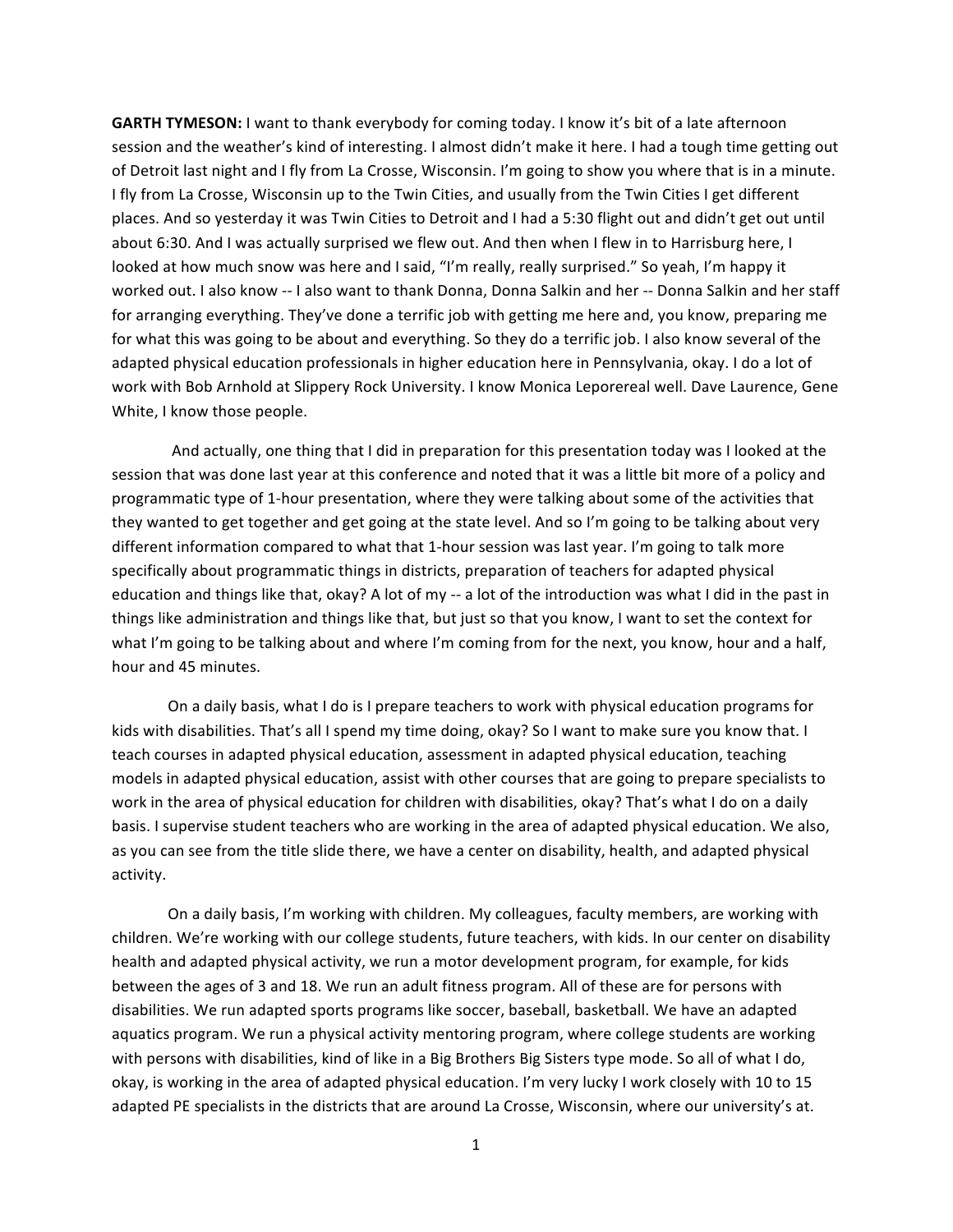Okay? So, for example, in our school district, the school district of La Crosse, two high schools, three middle schools, about eight to nine elementary schools. We have four full-time itinerant adapted PE specialists, okay? In the surrounding school districts, there's probably another 10 to 12 of those teachers that are just adapted physical education teachers. I'm fortunate enough to be able to work with those teachers as my colleagues, okay.

In addition to that, my wife is a full-time itinerant adapted physical education teacher. So I have a Master's and Doctoral. I have Master's and Doctoral study in the area of adapted physical education, but believe me, my highest degree in adapted physical education is from my wife, okay? She is an incredibly talented and creative teacher, and so I have the advantage of that. But sometimes you can understand there's some professional, philosophical disagreement there, and I'm sure you understand how that works with your situations. I approach -- I have gotten to the point where I approach in my daily work and in my preparation of teachers, I take the approach that what I want to be doing is working with teachers who are going to be providing appropriate physical activity and physical education for kids with disabilities, but also do it from a parent point of view.

Okay, we work with parents a great deal at the University of Wisconsin, La Crosse. I work with parents a great deal. In all of our programs, we have parents involved, which might be all the way from having them in a focus group and asking them what they want their kids to be able to do, all the way to working with those parents that might ask us questions like, "Well, what should I ask for at the IEP meeting?" So even today during the session, and maybe at the end during question and answers, you're going to hear me saying, well, if I was the parent of a youngster with a disability, here's what I might ask that special ed director. Or if I was a parent of a youngster, a 4- or 5-year old youngster with Down Syndrome, here's what I would ask my physical education teacher about what should be on that IEP in relation to physical education.

And so that is -- parents are a wealth of information and experience for us. And I'm sure most of you are involved with parents, but if not, you know, make sure that you're touching base with them and taking advantage of things, okay? Just a little bit more, a little bit more context before I begin. I do, again, know folks in Pennsylvania in higher education. I'm very aware that there are outstanding physical education and adapted physical education programs in Pennsylvania, okay? So I'm not here to tell you, "This is what you've got to do," okay? I'm here to share with you some information about what's going on in other states, and especially Wisconsin, but also Minnesota and other states, and also to share information. I find that presenting at conferences like this, I always learn in addition to sharing some of my information with you. I am hoping that what you can do and what some of the things that are going on in Pennsylvania and adapted physical education might result in some things like we have.

For example, one thing that we have in Wisconsin is a great listserv that the adapted physical education teachers and others who are interested on have throughout the state. Okay? So I get numerous e-mails all the time that is from somebody who's running an adapted PE teacher listserv and there'll be questions posted on there that other adapted PE teachers can respond to, and even general physical education teachers. Minnesota has a very similar listserv. Is there anything like that in Pennsylvania? You're familiar with that? That's a very helpful thing just to begin with. We also do focus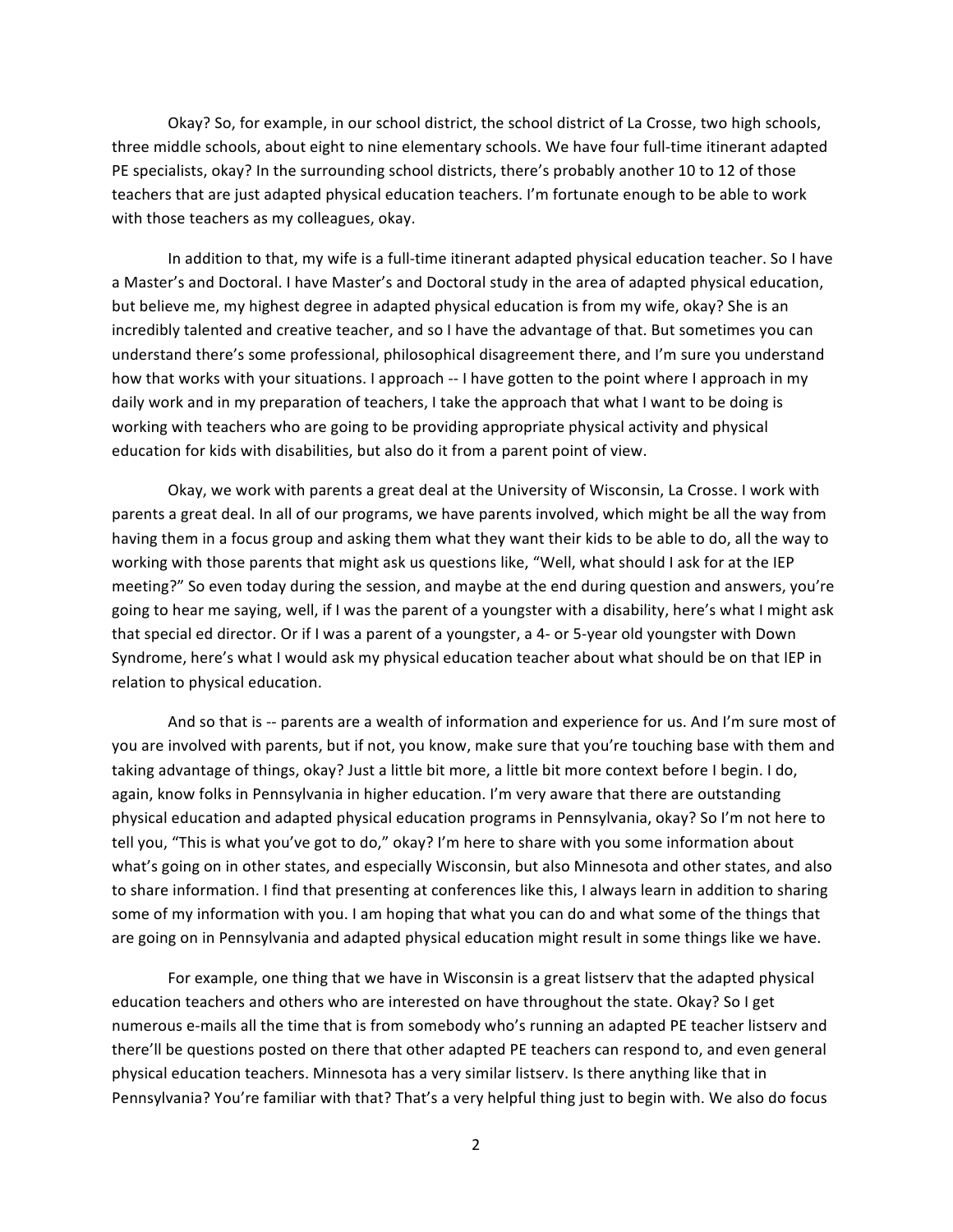groups with adapted physical education teachers throughout the state. And I'll talk a little bit more about that as I get going. We bring in 10 to 12 adapted physical education teachers from Minnesota and Wisconsin every May or June and we have them for about 6 hours and we just pick their brain as to what are you doing, what can we be doing better to prepare adapted physical education teachers in our program?

And so, again, you know, I'm hoping some of those things might be able to, you know, start, you know, start to come into fruition, you know, in Pennsylvania. And I'm sure they might be in certain places, but maybe getting other people together around the state. I also want to make sure that you understand I'll be talking about a couple of different terms. I'll be sort of interchangeably using physical activity and physical education. And physical education, as we know, is a required school service, but it's very important to understand that physical activity is becoming more and more and more used. Physical activity is the big umbrella term, okay, and physical education is one part of that. Much of what we do in adapted physical education is prepare children and adolescents and young adults for non-school-based physical activity participation, so oftentimes, instead of maybe you hearing me use the term physical education, I may say physical activity. And I'm just hoping everybody, you know, understands that, okay?

Also, remember as we're zinging along here, my daily motto is, never be surprised, never assume anything. So I'm hoping everything with the technology is going to be working out here. I'm not going to be -- you know, if somebody has to get out and walk away or something like that, or if you want to ask a question during the presentation, that's fine. I'm never surprised. I never assume anything. But hopefully what we can do is hang onto those questions until the end, okay? So my goals today, again, to present some information to you that hopefully will be helpful for you, for parents, for teachers, for children, and different things like that. I'd like to get a quick handle on who's in the audience, okay?

Who here is an adapted physical education teacher in the schools? Who's an adapted physical education teacher? Raise that hand! Get that hand way up. Okay. How about general physical education? Any general physical education teachers here? Okay, a couple, good, good. So do I have some special education classroom teachers? Special education classroom teachers? Any parents, parents of youngsters -- okay. Parents of youngsters with disabilities? Okay. Special education administrators or staff persons in any way? Okay, very good, very good. Okay. That helps me. That helps me a great deal.

And again, certainly going to have time at the end for question and answers and things like that. Presentation is going to be divided up into segments. And again, yeah, there's handouts that are around there. It's a little bit more of an updated version. So let me just kind of get going here. And I want to -- I want to give you a little bit of information now because oftentimes people will say, "Well, where's that presenter from? Where is that presenter from?" Well, I'm from La Crosse, Wisconsin. Okay, been in the Midwest for about 30 years now. I'm actually from out east. I'm from upstate New York. Cortland and Brockport graduate. Any Cortland or Brockport folk? Yeah, I knew there would be. I knew there would be. Okay. So I'm originally from upstate New York and been in the Midwest for about 30 years now. So where I come from, I'm on the west coast of Wisconsin, okay? And I'll show you what I mean by that.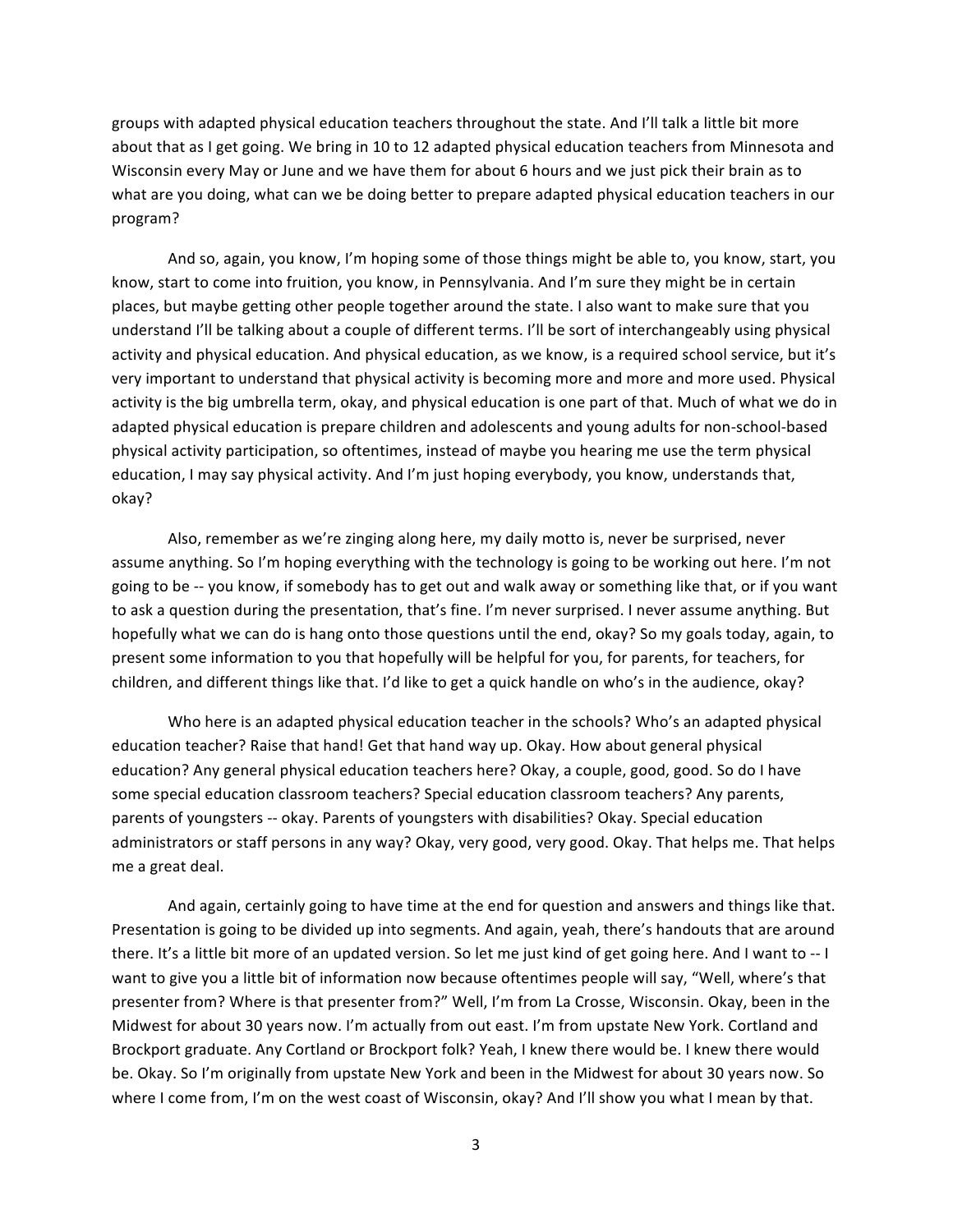We're about 2 hours, 2 and a half hours from Minneapolis-St. Paul, 2 hours from Madison. You know, we're in an area here where Iowa is a pretty close -- pretty close by. And we say west coast because this is the beautiful body of water that we have, okay? The Mississippi River, all right? And this is right outside of La Crosse. All right, this is right outside of La Crosse, Wisconsin, and this highway here is Highway 35 going down south, okay, toward Iowa. And it's a gorgeous area, okay? It's a gorgeous area, so what separates us from Minnesota is this beautiful body of water. And so this is kind of like a downtown area. This is a downtown area in La Crosse. Obviously, the riverfront is a very, very common place. The river is part of the culture in many, many different ways. You can imagine how outdoorsy this type of area is, okay.

Many, many inlets and areas off of the main channel, where there's all sorts of recreational and sport activities that go on. This is up top, okay? La Crosse, Wisconsin is not traditional Midwest, okay? It is not flat, as you can see. And I have this slide in here because Monica Lepore, who's at Westchester, she's watching this via the Internet, I wanted to make sure that I put a couple of slides up there that she would recognize. But this is Grandad's Bluff, and so when you're standing on Grandad's bluff, you get to see a few different things. One of my favorite places right here. Any golfers in the audience? Got a couple of golfers, there you go. There's my ball right there. That's my ball right over there. On my second shot, okay, par four on my second shot. And yes, I did three putt from there, so I bogeyed the darn hole. So right below that bluff that you just saw, okay, we've got the golf course.

Here's what you look at, okay. Here's what you look at and I want to show you again. We're on the west coast. This bridge right here separates Wisconsin from Minnesota. So you're standing up on the bluff that I just showed you, you're looking across and all of this is the backwaters of the Mississippi and the main channel is right here, okay? So that's La Crosse. La Crosse is about 70,000 people, and with some suburbs makes it about 100,000 or so. And La Crosse has a beautiful downtown area that's restored. Now, not surprisingly, we have some hills and bluffs and things like that, and this is one of them. This is my driveway, okay? This was not taken yesterday morning, but it could have been. So this is why my motto during this time of the year is always, it's one day closer to May  $1<sup>st</sup>$ , so that we can get on to the more serious things, okay, of golfing and a few other things.

So La Crosse is a gorgeous area, okay? A lot of hills, bluffs, cliffs, and we are the Eagles too, by the way. Now, obviously you are the Philadelphia Eagles. You're going to see a lot of shirts that have eagles on it, a lot of the kids that are in the slides that I have. So we're the Eagles. That's the university's name. But again, there's all sorts of eagles in our area, but not the Philadelphia Eagles. We're a college city, okay? La Crosse, Wisconsin, we're a college city. Now that -- I'm cheating a little. That's Madison. Okay, that's Madison, that's UW-Madison. That's not La Crosse. University of Wisconsin, La Crosse, is a 4-year comprehensive like Westchester, like Slippery Rock, like those schools, okay? We're not the big one. We're about 9500 students, but we're a college town, so therefore you see some very unique things in the bars and restaurants. You see some very interesting promotions also, being a college town. Okay, free beer on Wednesday with the oil change. Okay? And I get to have a lot of fun. Okay, I get to have a lot of fun working with the college students and working with kids with disabilities. And here's one of the most recent -- not recent I shouldn't say. This was the ugly -- apparently the ugly sweater party or something that the college kids had. Following night, they all figured they would do the same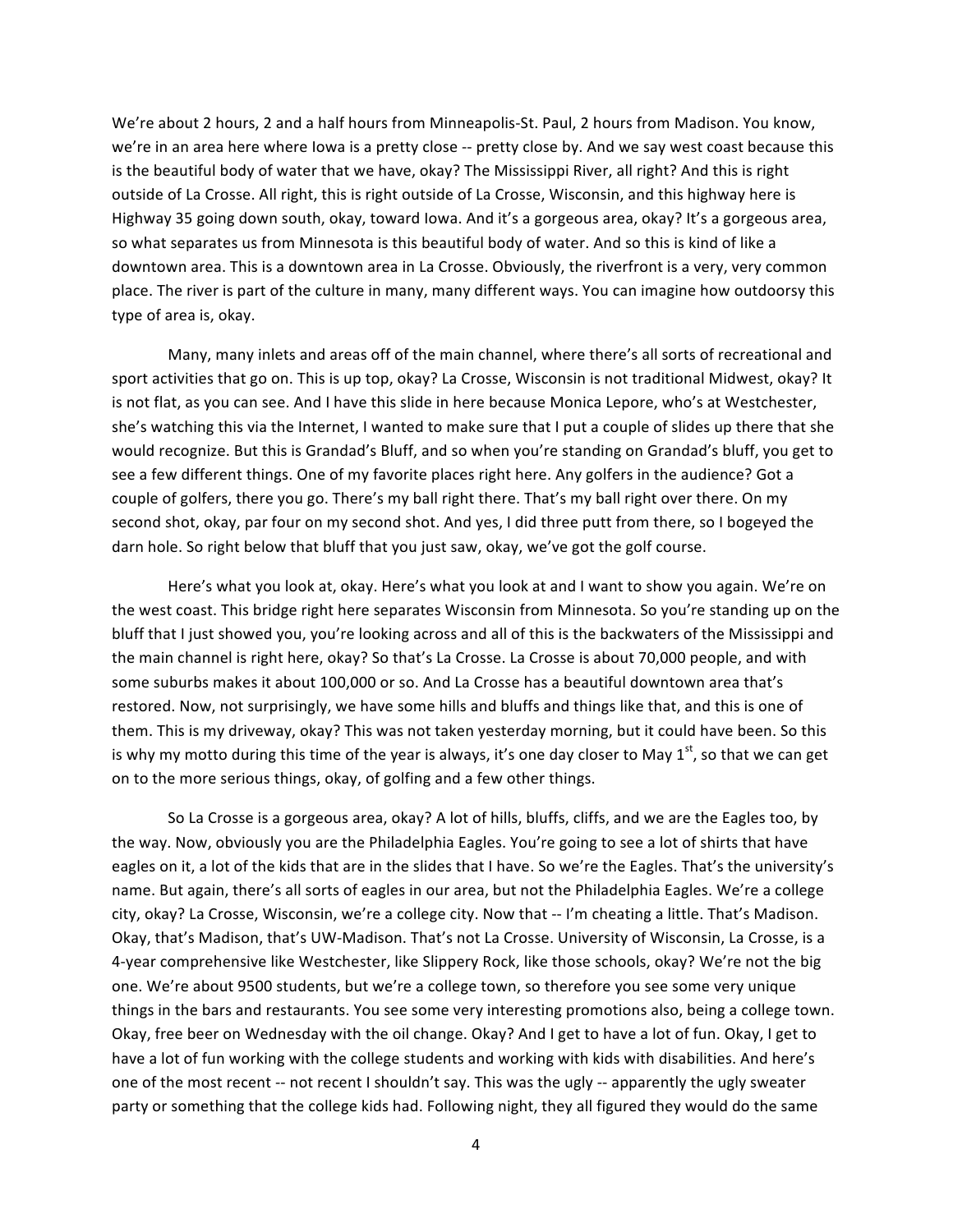thing in our motor development program for kids, so they wore their shirts. So Santa had to get a couple of pictures of those things. So I can have -- I can have a lot of fun while I'm doing things.

So, but La Crosse, Wisconsin is a beautiful area in the Midwest, very desirable area to live in. If you're ever driving across 90, going out west, look us up, okay? Look us up. We do a lot of research in the area in our exercise physiology people. Here's a couple of our exercise physiologists. And with the obesity epidemic, they're working on some new treadmills and obviously understand the size of the treadmills that are necessary for some of the people that we're dealing with. And this one is especially also for Monica at Westchester. She says she was watching. This is distance education.

I understand now that the people from offsite are not going to be able to phone in or e-mail in questions or things like that, so I do want to let you know that, you know, if anybody wants to call me, email me, or anything like that, if you're looking at this from an offsite, don't hesitate to give me a call or send me an e-mail if you have a question and I'll certainly be able to answer those things, okay? Here's what we're going to try to do. Here's what we're going to try to do today. I've got some session objectives. I've got this broken down into five or -- four or five different segments that we want to accomplish.

First, just talking about some benefits to physical education. Want to talk about some definition and requirements regarding physical education and the Individuals with Disabilities Education Act. This is where we're going to spend a fair amount of time, describing characteristics of quality and appropriate physical education for kids with disabilities, what are some quality indicators. And also talk about qualifications for individuals who are teaching. I seem to be humming a lot.

AUDIENCE MEMBER: You sound like you're humming.

**AUDIENCE MEMBER:** I don't think it's you. I think it's the physical air conditioning, heating, or whatever.

GARTH TYMESON: Wow, okay. How about it? Okay, going to do a little fun activity at the end, where we answer questions about common misconceptions about adapted physical education. And then at the end, I'll just briefly zing through some resources for you and give you some ideas, okay? So going to have it divided into segments. Okay, five or six different segments.

And what I'd like to do first, before I start talking about something, I'd like you to take a look at the slide, okay, or just turn your sheet of paper over and I want you to do something for me. Okay? Here's what I want you to do. Right now, before we get going into my content, I would like you to be the dad or mom of a youngster with a disability. Okay? And what I'd like you to do is simply write here what do you want accomplished in physical education for your son or daughter by the time your son or daughter is maybe 15, 16, 18 years old. You're the father or mother of a youngster with a disability. Knowing what you know about the importance of physical activity and physical education, I just want you to bullet a few things. And again now, this is not specific. This isn't I want my son or daughter to learn how to do a forward roll, okay? I want this to be general. As a parent, as a parent now of a youngster with a disability, by the time that youngster is 15, 18 years old, what do you want that person to be able to do in physical education? I wrote down a little bit of an example here. So, for example, if it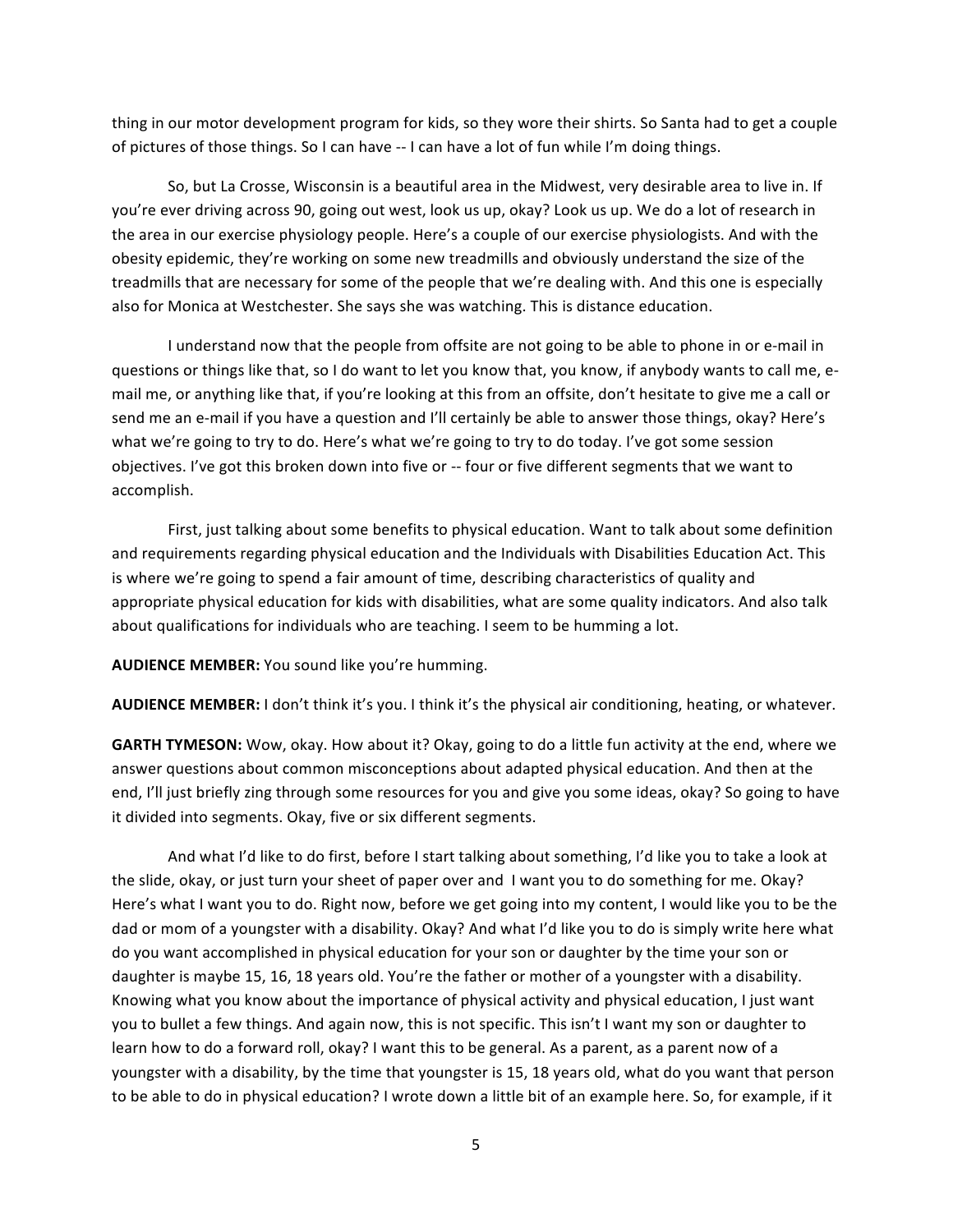was a, let's say, a 4- or 5-, 6-year old youngster with a disability, let's say a youngster with Down Syndrome or Spina bifida, whatever it might be, I kind of said, well, I'd like him to be able to use playground equipment in the neighborhood with his friends, siblings, brother, sister, whatever. Take 4 or 5 minutes right now. We're going to refer to this later. I want you to take 3 or 4 minutes right now to write down a few things that you want your son or daughter with a disability to be able to do when they're 15, 16, 18, 20 years old in relation to physical activity, physical education. Take a couple of minutes. We're going to come back to this in maybe about a half hour or so. But again now, you're the parent of a youngster with a disability. Don't worry about that right column. Don't worry about that right column at all. You're just looking at that left column. Don't you worry about the right column. I just want you to write your wish list right now. Write your wish list.

We ask parents these questions all the time in our focus groups that we have with them and it'll be interesting to see if you kind of match up with some of the things that the parents are hoping that their kids are going to be able to do by the time they're 15, 18, 20 years old in relation to their physical activity and wellness. Take about one more minute. All right, okay. Going to put that aside now and let's venture into some information here, okay?

First thing that I want to talk about today in general, okay, and sometimes I feel like I'm preaching to the choir if we have our physical education teachers in the audience and everything, the critical need for physical activity or physical education in the curriculum. Just to go over a couple of very, very important documents and studies that we hope people are aware of, we hope that people in physical education and special education are aware of these documents and are using these documents, okay, in order to justify programs, curriculum, and programming, and things like that.

First one, okay, many, many different national and state initiatives that are going on. It seems as though every month these days there's some type of report that is coming out in relation to the importance of physical activity. Obviously, the obesity epidemic that is in our society these days is fueling a lot of this, but it's on a daily, weekly, monthly basis that there's some new report coming out. Most of the time, these federal reports filter down to the states and I am sure there are a couple of these reports in Pennsylvania, okay? Such as Healthy People 2012 being developed in a lot of different areas and things like that. All right?

One program -- I'm sorry, not one program. One document that's recently come out is actually from the Surgeon General, okay? You know that something has got to be of critical importance if there's a Surgeon General report on this, so in 2005, a report came out that was entitled "A Call to Action to Improve the Health and Wellness of Persons with Disabilities." That's how important this is, physical activity and physical education, for individuals with disabilities. One of the highlight statements, obviously, of that document had to talk about the importance of physical activity and physical education for persons with disabilities. This is an example of a document, and all of these things are on the web. And in the references in the back of the handout that you have, all of these things are there. This is a document that's important for people in school districts and people in teacher -- education and higher education to be aware of. These things -- this is an important document. Another one that is very, very recent, this is the latest one.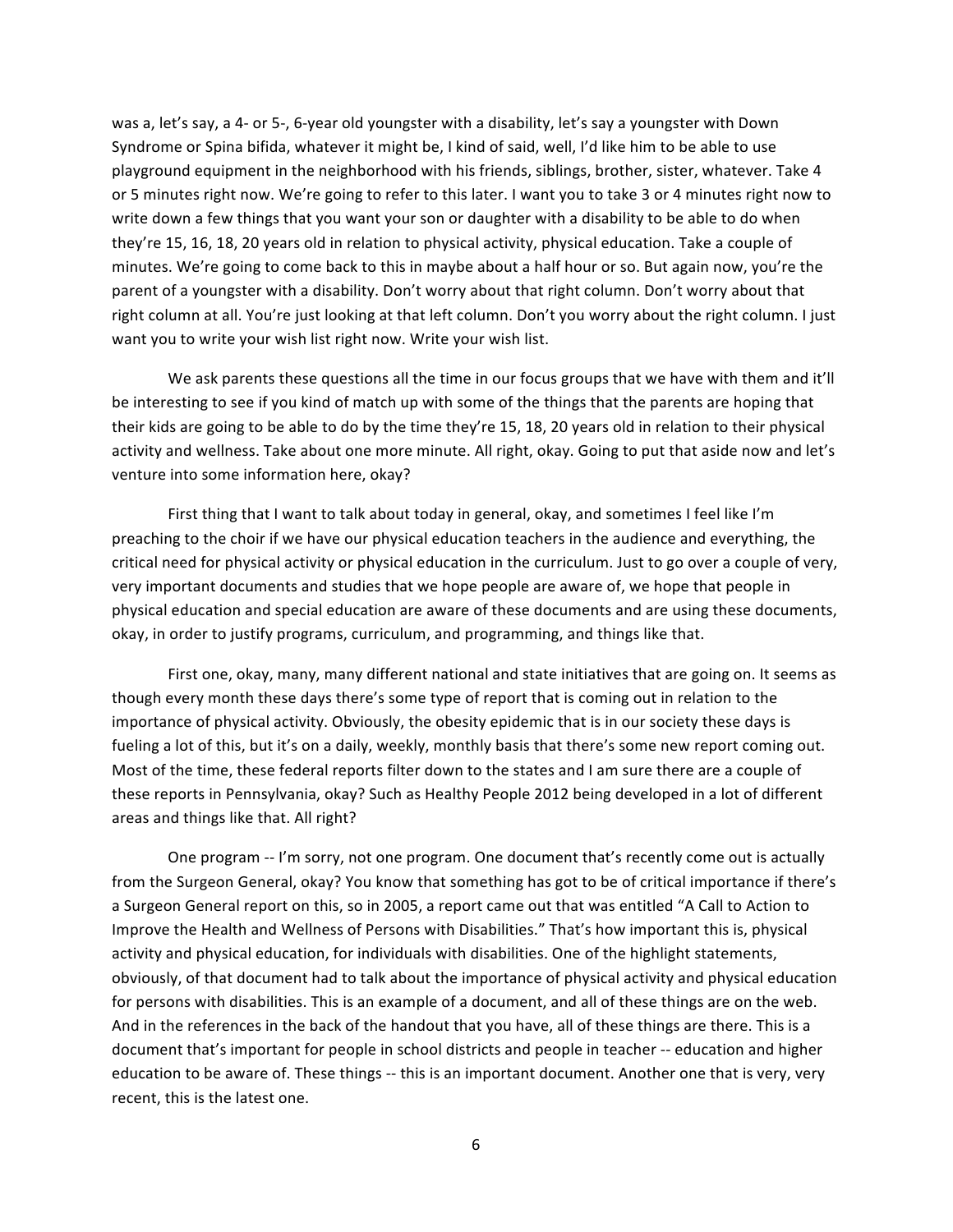You've all heard, I'm sure, of the GAO, the Government Accountability Office. This is an arm of our federal government that actually does investigative reporting. You've probably heard things the GAO has done on banking, on agriculture, on waste, and this and that. Again, these are reports, okay, that House and Senate members request. This has been a report that was recently out just in June this year, and it's entitled "Students with Disabilities: More Information and Guidance Could Improve Opportunities in Physical Education and Sport."

Now we're just going to be concentrating on the physical education today. It included some of the findings included that many state, district, and school officials that were interviewed cited teacher preparation and budget constraints in relation to physical education for individuals with disabilities, okay? This was a report that, again, was requested, okay, by people who are in the House and Senate. And it resulted in five or six states being visited by GAO members and having interviews with parents, teachers, administrators, et cetera. My feeling is I have a hunch that you'll be hearing more about this report as federal laws get reauthorized like IDEA and also like the Rehab Act and things like that. The basic information, the basic message here that was found was that we needed to improve opportunities for physical education, co-curricular activities, athletics for students with disabilities. Okay? It's about a 40 page report. The link right here goes directly to this report. It's the type of thing where the Department of Education right now, and within the Department of Education, the Office of Special Education is preparing a response to this report. And what I think will most likely happen, hopefully what will happen in the next year or two, there will be information that the U.S. Department of Education will have on its website, okay.

There will be resources for teachers, parents, school administrators, and things like that. But this right here, again, resulted from persons that were saying, "We need to do more in physical education and sport for persons with disabilities." Okay, again, I would encourage you to take a look at this and take a look at some of the recommendations. Now, another report at the federal level is something that is in progress now and is actually a revision of Healthy People 2010 that it's in place right now. This is a federal report, Healthy People 2000. These are proposed objectives at the federal level. These things are being recommended, no big surprise, okay, in the area of physical activity and health to increase the proportion of kids that require physical education, increase the proportion of adolescents that are in physical education. All of these types of recommendations are very, very important for youngsters that are in our programs.

One of the major categories, one of the major categories in the proposed objectives has to do, not surprisingly, with obesity prevention. Okay? So some of the objectives have to do with reducing the proportion of children and adolescents who are obese, prevent inappropriate weight gains, increase the percentages of schools that are doing more in order to reduce obesity, okay? Now, also within Healthy People 2020, there are some suggestions specifically for persons with disabilities. There are some objectives that I think will end up being in the report that talk about increasing the proportion of kids or people with disabilities who have access to health and wellness. So all of these things should be very, very important facets for you and I for the health and wellness of persons with disabilities. One important thing to be thinking about.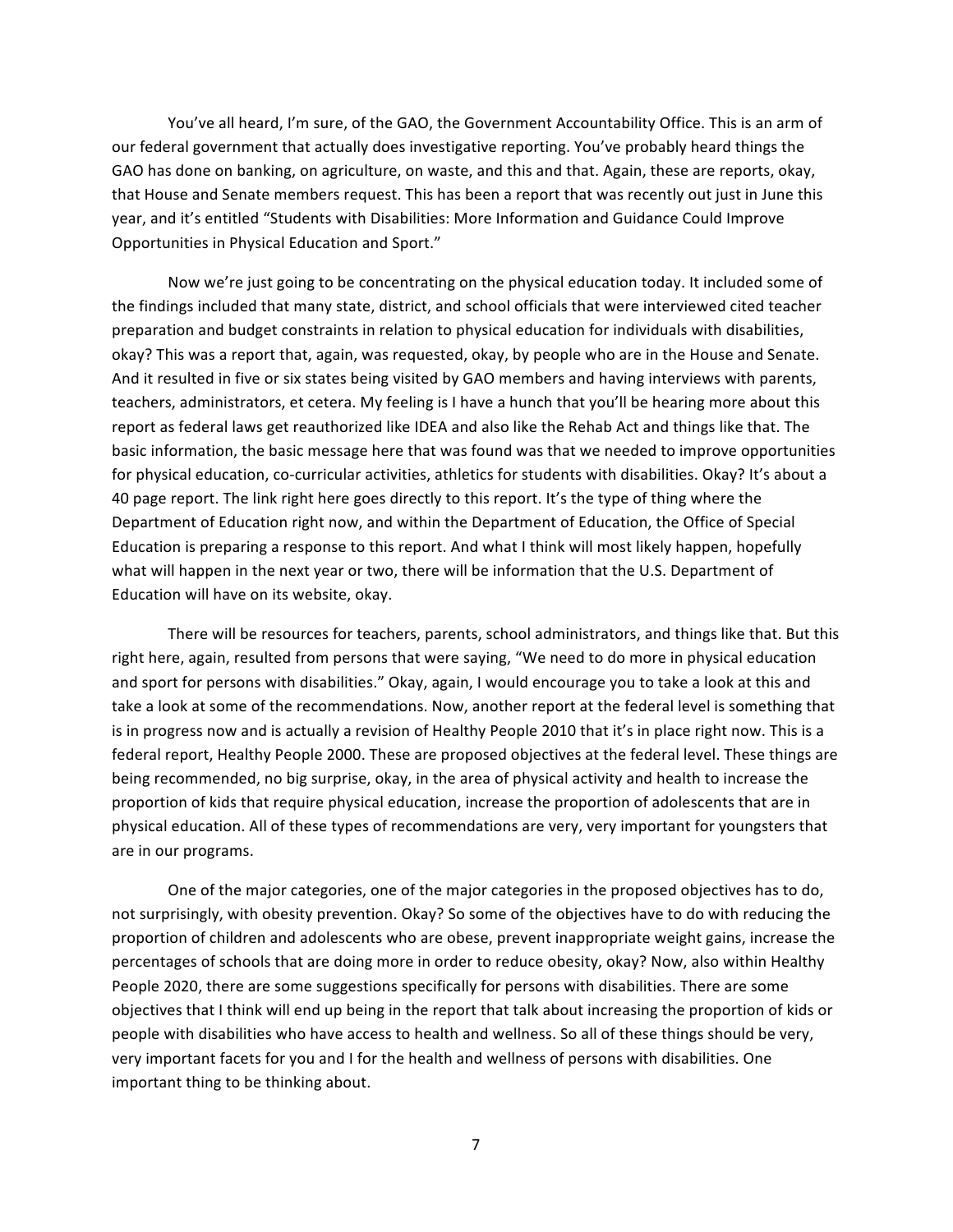One important thing to be thinking about that's in this report and is also is in the literature regarding physical education for persons with disabilities, and actually for the health and wellness of all persons with disabilities, is the concept called secondary conditions. Okay? A secondary condition, as it says here, is a condition to which a person is more susceptible by virtue of having a primary disability. Okay? Think of what happens, okay, when a person has a disability. Okay? Person has a disability, we know, for example, that the percentage of persons with obesity is very, very high. The percentage of persons with disabilities with obesity is even at a higher rate. Sedentary lifestyles among persons with disabilities is very, very common, okay, and that is considered a secondary condition.

Other things, in the area of medical and rehabilitation, this term co-morbidity is used. Okay, it's been historically used. And again, that means that there's another condition that's present. What you're hearing more of these days is the use of secondary conditions. So, for example, secondary conditions provide a little bit more information in regarding secondary problems that persons with disabilities have, such as nonmedical events. So, isolation.

Okay, you can all relate to that situation among persons with disabilities. Reduced participation in our programs. That's one of the main characteristics or one of the main things that parents with youngsters with disabilities will say. "We just can't get them participating in community-based programs." Yes, there's programs going on in school, but they're only 2 days a week for 30 minutes in physical education. We need to get her out in the community. Okay, so that's a secondary condition that oftentimes occurs, reduced participation.

Another one, poor nutrition. Here's one here. Start thinking about our persons with disabilities. Obesity, asthma is higher. Cardiovascular and heart disease. Okay, these things affect persons with disabilities more than the general population. And then, also, these problems can arise anytime during lifespan, so as adults it might be inaccessible facilities, equipment, and transportation. But think about the last statement here. Children and adults with disabilities experience these secondary conditions any time and also these can be occurring in school year times. Okay, especially as the kids start getting into middle school, high school.

Okay, the social dynamics at those ages kind of change for the kids with disabilities. Okay, a little bit more isolation, less participation, unless you have parents that are really getting the kids involved. So these secondary conditions are things that are very concerning. One other report, federal report, came out a couple of years ago. First time that the federal government actually gave specific guidelines for what they want people to be achieving. In relation to children and adolescents, you look at these things and you should be saying, and I hope you're saying, "That's a good physical education program." And that's what this is, okay? These are daily requirements, physical activity requirements, that the federal government is saying that's what our kids should be experiencing. In that report, okay, research has documented that there's strong evidence for improved cardiovascular endurance, improved bone health, favorable body composition, and actually, with moderate evidence, they're saying that, okay, it's going to reduce symptoms of depression. These are all benefits of physical activity. These are all things that all of our youngsters and adolescents and adults with disabilities should be benefitting from also. Okay?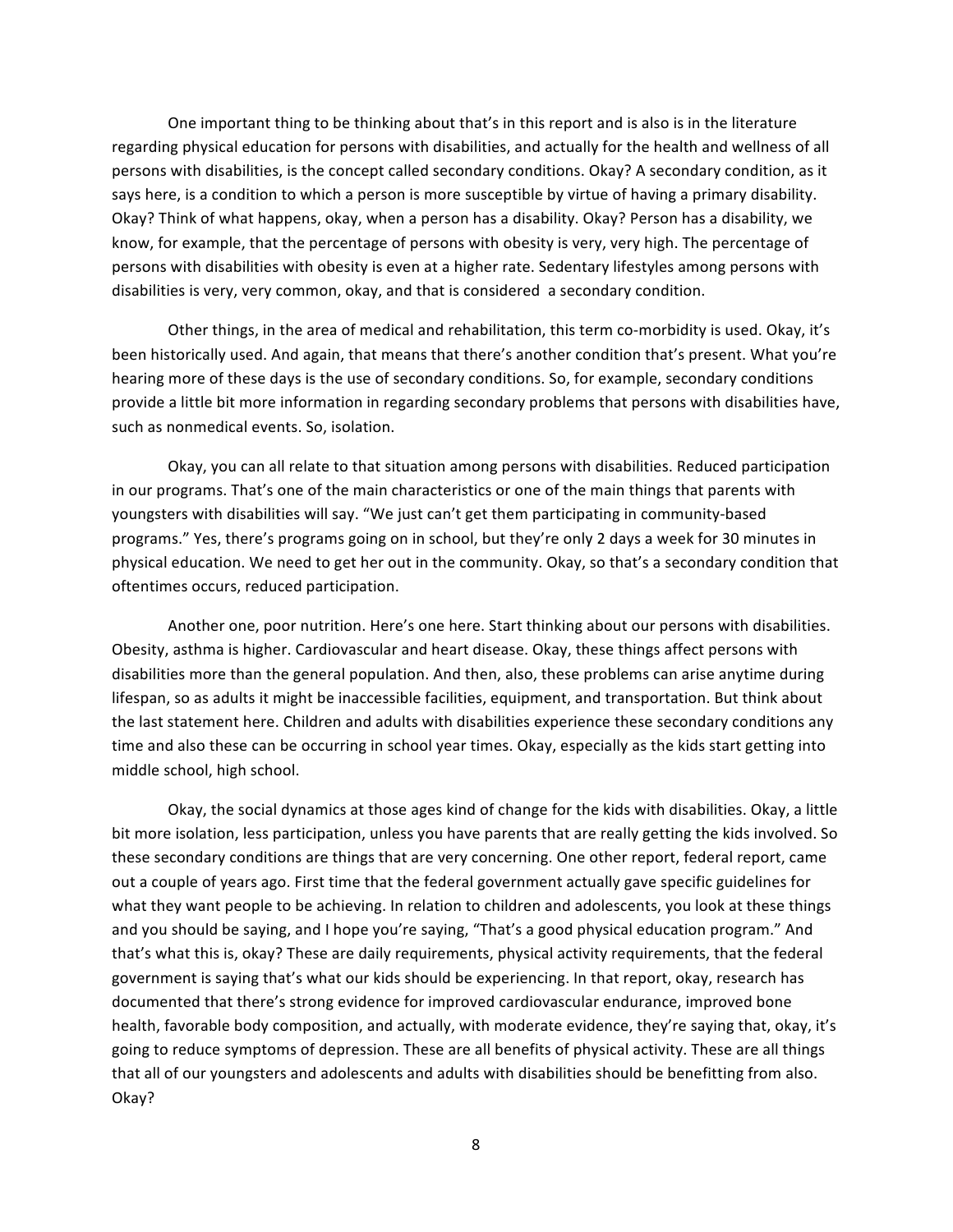So how does this translate? Put it into the school setting now, okay? There's not just, you know, a couple of millions of persons with disabilities. 65 million persons with disabilities in the U.S. And as we know, anywhere from 12-15% of those are school-aged kids. Okay? That translates into many, many children that should be benefitting, all right, and all of those kids, all of those kids need physical education. All of those kids with disabilities need physical education. So what we need, okay, what we need, okay, in order to make this happen are school-based programs with qualified and effective teachers. So, as opposed to -- as opposed to getting their 90 minutes at home here, and you see -- you know, you see a couple -- you know, you see dad here on his treadmill in a chair, little youngster kind of running around with the remote control, mom in front of the refrigerator here. You know, we like to think that there's things going on at home, okay, but bottom line is most kids are getting their physical activity during the school day, okay, hopefully by qualified and effective teachers.

Now how does this also translate into importance for persons with disabilities? Integration. Integration into the community, okay. Physical education and physical activity for individuals with disabilities is a great way to have successful intervention, integration into the community. All right? Through good programming, there's going to be enhanced social skills and interactions, there's going to be improved physical and motor skills, there's going to be increased participation, and there's going to be better awareness of programs and facilities. Okay? Physical education and physical activity is a great way to transition kids into the community.

Okay, I generally say, and I see this in a lot of schools in our area, transition programming and adapted physical education is starting at the middle school level. The physical education teachers are trying to get the kids out into community-based settings right when they're even in middle school. And then in high school, it becomes actually part of their transition program in special education. Okay? The benefits of this are great. All right, there's development of social skills, development of leisure and lifetime skills, individual and team sports skills, development of physical activity habits, and developing fitness. Okay? So we're hoping, we're hoping -- and these are programs that we're actually doing. We're hoping that these teenagers here, by working with those teenagers in the area of fitness facilities, how to use machines, how to do different things, treadmills, elliptical, bicycles, we're teaching them how to do those things. That's going on also in our middle schools and high schools so that, when those kids are 18, 19, 20, in transition, they're going to be able to go out into the community and participate in physical activity, hopefully independently or maybe even semi-independently. Okay? So that carryover is very, very important.

Transition is not only a special education concept. Transition should be a physical education concept. That physical education person should be part of that transition too. Okay? Think of the amount of enforced leisure or sedentary time often that comes when people transition to the community, okay? We should be providing them with skill to access physical activity, recreation facilities, and things like that. Okay?

So, in summary, quality physical education is good medicine. Think about that. Quality physical education is good medicine. Okay? It's a public health intervention. A lot of people don't think about that. What are you talking about? Public health is a whole different area. Well, physical education,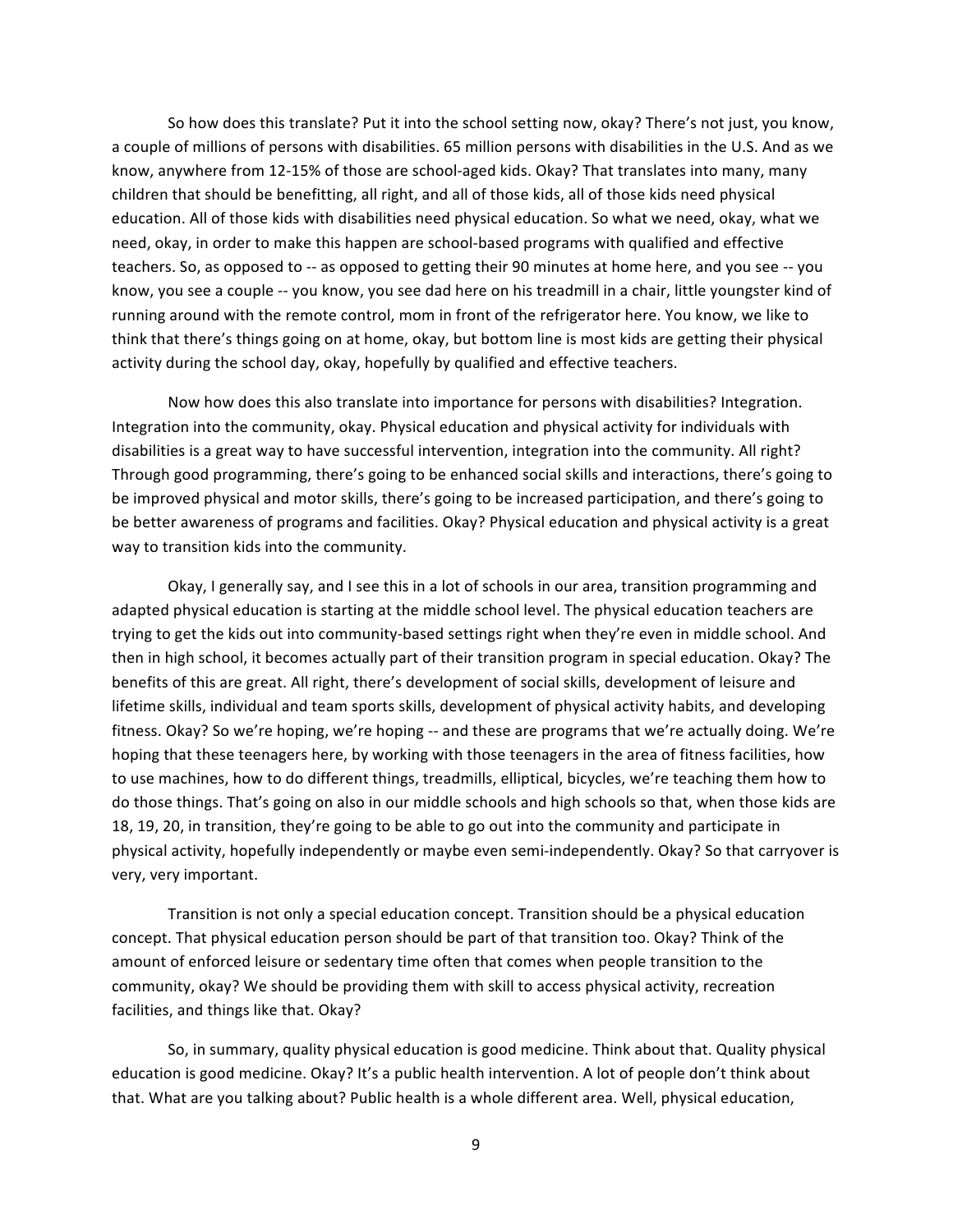physical activity intervention is a public health intervention. Okay, that's what we need to be thinking about more often, okay? Getting away from specific sports and different things like that and really taking that general concept of physical activity more seriously and applying it, okay, into communitybased programs.

Okay, now going to the next topic, going to the next topic now, all right, where we're going to talk about the legal basis for physical education. All right, the legal basis for physical education. Here's a young man from the state of -- I'm pretty sure -- anybody ever read anything about this youngster from Ohio? Okay, young man from Ohio that was actually on the football team, on a couple of different teams, okay. Terrific young man.

So I'm going to talk about now the legal fit. Some of this, I hope, is going to be some repetition for you. You might be aware of this, but I still find, okay, I still find many different misinterpretations about this. So similar to the cartoon here, holy smokes, the guy is getting chased by the dog. He's afraid he's going to be getting bitten. Ahh! All of a sudden, the dog goes, "Oh, you're it." Okay, turns out to be a fun, friendly situation, okay? That's the situation with physical education in the law, okay? It is a very good situation. Again, if I'm repeating some information that people are aware of, I apologize, but I am still very surprised all the time when this gets misinterpreted. Everything from whether physical education is the same as physical therapy, whether that youngster should be receiving physical education at the high school level because his or her non-disabled peers don't receive it, when does it end, when does it begin, what's part of a program, okay? And it's one of those things where, you know, within IDEA 2004 and you special education administrators and folks are aware of this, there's maybe 350 pages to that federal register that's used to implement IDEA. Okay? And if you don't look at the fine print and you look at some of this information, you're not aware of some of these things that are there. And again, there was a recent -- and when I say recent, 2006, as a result of the regulations coming out for IDEA 2004, there was a change that was made that we're going to kind of talk about here.

But let's just kind of review now what the law does say about physical education. And it's a great thing. Okay? This is a great thing. This is not new. This has been in the law since it was originally passed in 1975 and those initial rules and regulations came out in 1977. Okay? And it says the definition of special education. There's the definition. And it also includes instruction in the classroom, et cetera, and it includes instruction in physical education. Now, again, I still know that there are people that don't realize that the definition of special education in the federal law gets that specific. Okay? Many people don't realize that. This is the definition of special education that has been in the law for 30, 35 years. And that definition right there includes physical education. And physical education is really the only specific content area that's mentioned. Okay? So it's there. So physical education is a required part of that law. It actually goes into detail and it provides a definition of physical education to provide some guidelines. Okay?

So physical education means the development of physical and motor fitness. And again, these are all common terms in physical education. And basically what this definition is saying is physical education should be a good, comprehensive program with a scope and sequence, and should contain, you know, these as a minimum type of content that's in that program. Okay? So the definition is there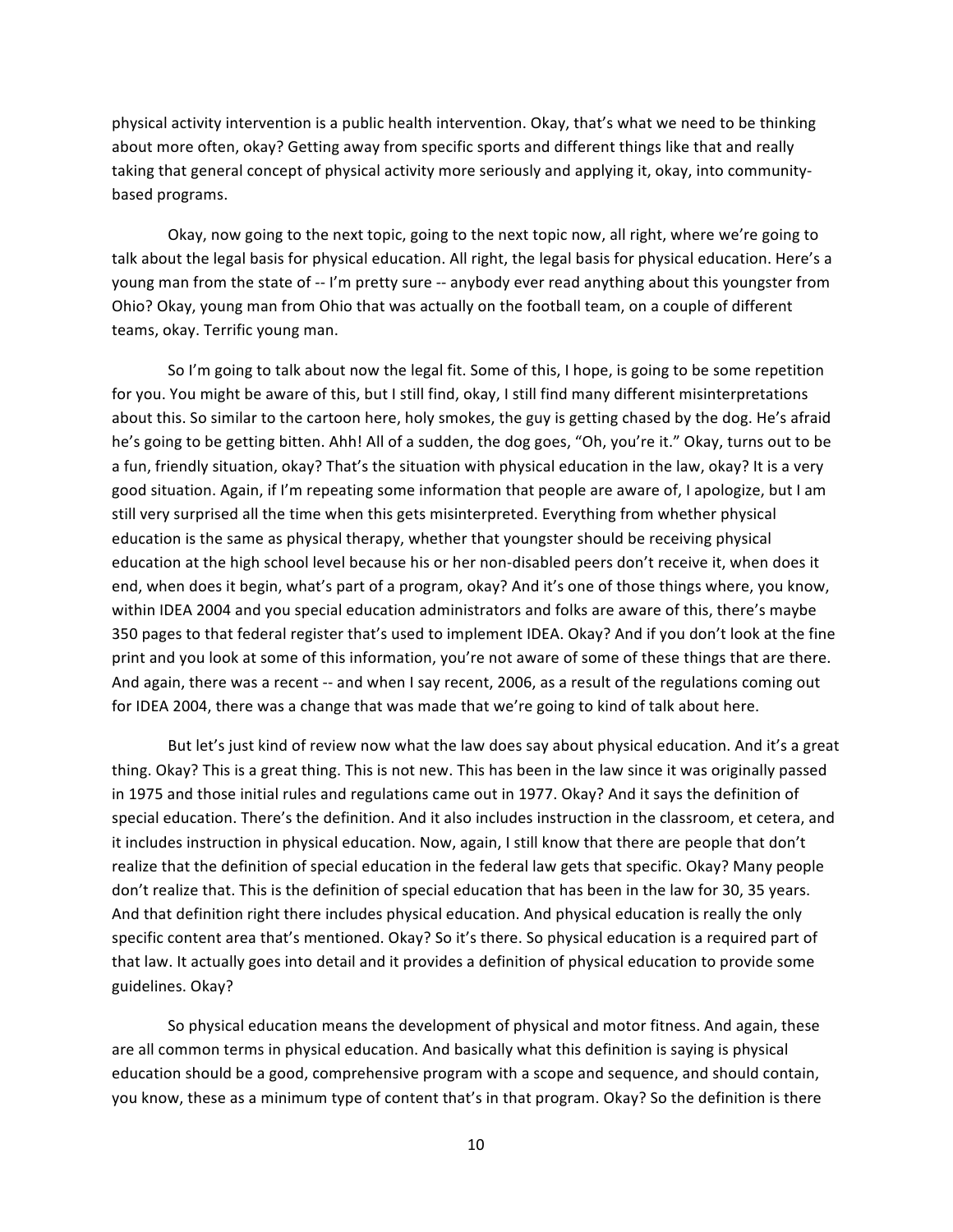to provide guidance. And notice it includes fundamental motor skills, fitness, aquatics, dance, individual group games, and different things like that. Again, you know, basically what most people would say a good definition of a comprehensive physical education program. Okay? It also includes, and they clarified, it includes terms like special physical education, adapted physical education, because sometimes in other states the term special physical education might be used, or the term specially designed physical education might be used and it won't be the term adapted physical education. Okay? Generally all means the same thing, but sometimes in different states they use different terms. Okay?

In our school district in La Crosse, Wisconsin, they use the term that is specifically from the law and it says "specially designed physical education." And that matches exactly what the law says when it says "specially designed instruction." That's what a unique need is in the definition of special education in the federal law. Okay? So, again, it provides a definition as to what physical education is. All right? And we got our little friend over here doing some skateboarding, okay? He's a congenital amputee, and if you ever have your physical educators doing it like this, get a helmet on that kid. Okay? Please get a helmet on that kid, all right?

Now, some states provide some guidance, okay? And I work with our Department of Public Instruction. Our SEA, I'm not sure what it is in Pennsylvania. Ours is called the DPI, Department of Public Instruction. And some guidance is provided by states. And this is a very good thing. We have within the Wisconsin Department of Public Instruction what's called -- we affectionately call it our Q&A in adapted P.E. This is a Q&A that is out on the website that is used by the special education administrators in relation to implementing physical education programming for kids with disabilities. This is, in our state, a very, very important document. Okay? The web link is there. It is very short, okay? We purposely keep it short and right to the point, okay? There are about 12 to 15 questions and they all directly relate to physical education programming for kids with disabilities.

A couple of examples. Must physical education be made available to all children with disabilities? When is physical education considered to be special education? And there's a Q&A. It's about four to five pages max, but it is something that is very helpful. Now I also do -- I know, you know, from looking up this and talking to colleagues across the country, there's also other states that have a Q&A like this. This is something where, if you don't have one in your state, I would certainly encourage the state Department of Education, and this might be something that the taskforce, you know, might want to consider doing. There's a lot of these different Q&As. It really does provide good guidance for parents, for teachers, for teacher educators, okay, for school personnel. This is a document that I will oftentimes give to parents. I find myself sometimes on a couple of different ends of things here. I find myself sometimes getting asked by parents, "Hey, what should I bring to the IEP meeting, Garth?" And at the same time, I'm talking to district supervisors and district administrators and they're saying, "Well, hey, this parent wants this. What can I do?" All right.

This is actually one document that I oftentimes give to parents. We have parents come in, we'll maybe take a half hour and say, "Okay, Mrs. Smith, this is what the law says. This is what the school district needs to be doing." And so, oftentimes the parents will go to these IEP meetings pretty well loaded up with information and ammunition in relation to what's going on. But this is something that I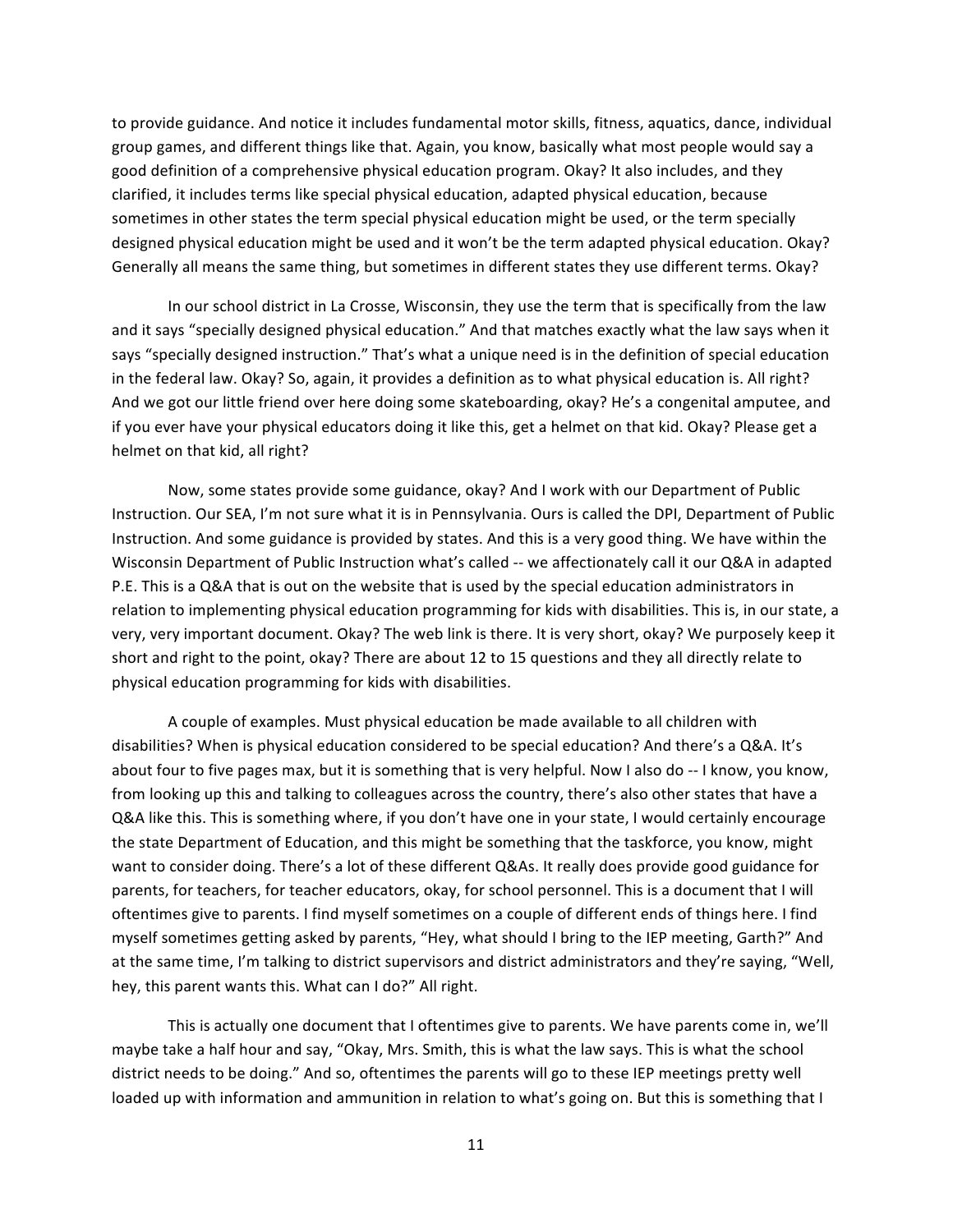think could be very, very helpful for teachers, for parents, administrators. If you had a Q&A document like this, and again, there's all sorts of models out there that you could use and just kind of, you know, do a little mixing and matching for your needs, I would strongly encourage you to have one of these.

Now, another important thing has to do with on our IEP form in the state of Wisconsin, and I'm not quite sure what it is in Pennsylvania and a lot of other states, but this is the IEP form for the state of Wisconsin. And notice right here physical education, they check whether it's general or regular P.E. or specially designed. And where that says specially designed, that could also say adapted P.E. That's the term they use. So, within the state of Wisconsin, anybody's IEP, you can look at that IEP and say, "Okay, is the youngster in general or regular P.E.? Or is it specially designed or adapted P.E.?" Okay? And again, now I'm not quite sure what your IEP form has, but this is very helpful, okay? This is very helpful. Makes it very clear.

Okay, when I'm asked to look at a youngster with disability, a parent might say, "Well, here's the IEP, Garth. What would you say?" I say, "Well, why isn't that checked?" Okay. You've given me assessment data that says the youngster's 2 years behind in the Peabody Developmental Motor Skills. I'm wondering why that isn't information that's being used to have specially designed physical education. So, again, on the IEP form, that's very clear. Now another important -- another important aspect is these related services are separate from the physical education. Now you might say to yourself, "Well, yeah, that's common sense. That's common knowledge." Not really, okay? Oftentimes it gets confused. Oftentimes people will say, "Well, John is getting physical therapy, therefore we don't need physical education." We're going to talk a lot about that. That is not correct, okay? So these related services are obviously different from these required services and I think this helps having it separated like this on the IEP form. Okay? And so it's very, very clear what the difference is. And then, also, if it's physical education specially designed, therefore there has to be present level of performance, okay, and also, obviously, measurable goals and/or objectives if they're still writing objectives and not just measurable goals. Okay?

And so on these forms you see in Wisconsin, if that youngster has specially designed or adapted physical education, there are therefore present level of performance statements with very specific goals and objectives related to physical education. All right, now there's also some other specific information that's in the law. Besides the definition of physical education and besides -- you know, noted that it is part of special education, there is some more specific information about physical education that is very important in the law. So the federal register -- I promise I'm not doing anything. The federal register goes on and provides some information, all right? It talks about physical education in such a way where it says general physical education or regular physical education. General physical education, physical education services, specially designed if necessary, must be made available to every child receiving a free, appropriate public education. Now this is important here. Unless the public agency enrolls children without disabilities and does not provide physical education to those kids in the same grades.

Now we're going to take a few minutes and talk about this. Notice what I say here, that the text that's in red on this slide and on your handouts there, the text that's in red was only added in IDEA 2004. Okay, a couple of years ago in 2006, when those rules and regs came out. This has been the only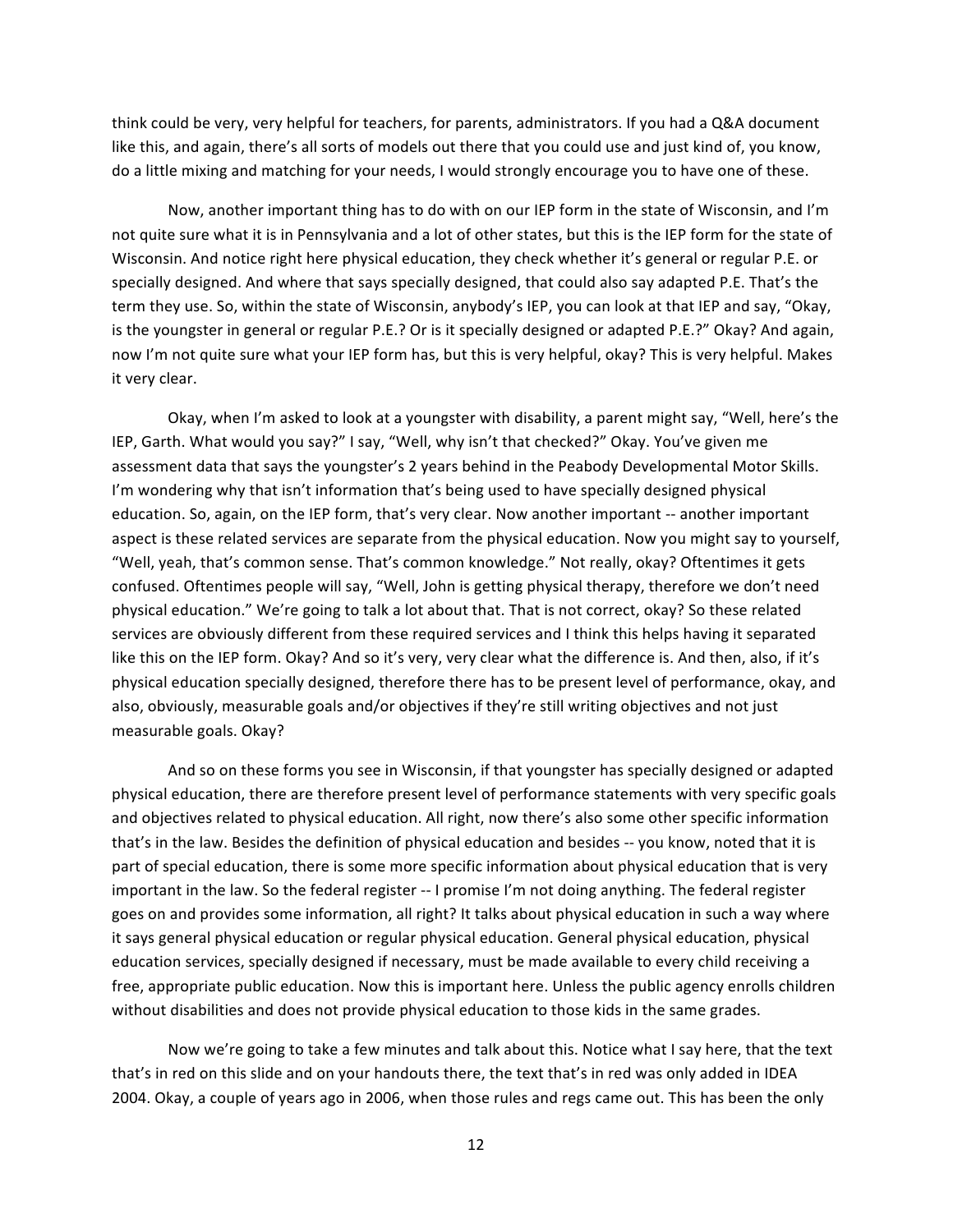change since 1975, when IDEA was passed. We're going to talk a little bit about this because oftentimes this gets misinterpreted. So what happened was they changed the law, they changed this statement within IDEA 2004, and they said unless the public agency enrolls children without disabilities and doesn't provide it.

So here's the example. At a high school -- and I'm going to make up the state. At a high school in New Mexico, there's only 1 year of required physical education. There's only 1 year of required physical education for the kids at the high school level. Therefore, after a youngster with a disability might have 1 year, then school says, "Well, that's it. Don't need to provide any more physical education." That's not correct, all right? Because, fortunately, in addition to this here, they made a clarification, all right? And I'm going to jump ahead here. And they made a clarification in the law and they talk about it in the preface to the rules and regulations, where it says there are two considerations for physical education, two considerations where kids with disabilities must receive physical education.

So, in the discussion section it says, first, physical education must be made available equally to children with and without disabilities. If physical education is not available to children, so, for example, both within and without, the public agency is not required to make physical education available for the kids without disabilities. So here's an example. But it goes on to say there is a second consideration. And this is very, very important. And this is oftentimes overlooked. And this is the whole concept behind IDEA and individualized education. Second consideration says if physical education is specially designed to meet the unique needs of the child with a disability and is on the youngster's IEP, those services must be provided whether or not they are provided to other children. That is very, very important, okay? That is something that parents need to be aware of, teachers need to be aware of, administrators need to be aware of because that is a clarification that is in the federal register. But the thing is a lot of people don't see that because it's in the discussion section that sits prior to the final rules and regulations that came out. Okay?

And in talking with, you know, three, four lawyers that deal with these things all the time, guess what they say? Well, they say this is, you know, this is pretty logical. What it's saying is if there's documentation for a need and the need is based on assessment, okay, and it says that the youngster is functioning, I'm just going to make this up, 2 years behind his non-disabled peers, then that could be justification for that youngster receiving specially designed or adapted physical education. Okay? Now here's an interesting thing about how this evolved. And again now, this has been the only change in physical education in the federal law since 1975, when the original act was passed. When the proposed rules and regulations came out for IDEA 2004, it said it wasn't going to change. Okay? A year later, when the final rules and regs came out, this was there. And then within the preamble to the rules and regs, these discussions took place. Okay? And again, these are right there.

Your handouts there actually have the Internet address and you can see all this. This is information that I am giving to moms and dads. I'm giving this information to moms and dads, we're talking about this in our teacher preparation program, we're sharing this information. Oftentimes this gets lost and it gets misinterpreted. So I oftentimes hear that physical education for kids with disabilities is a grade level requirement. And what I mean by that is people will say, "Well, if they aren't getting it --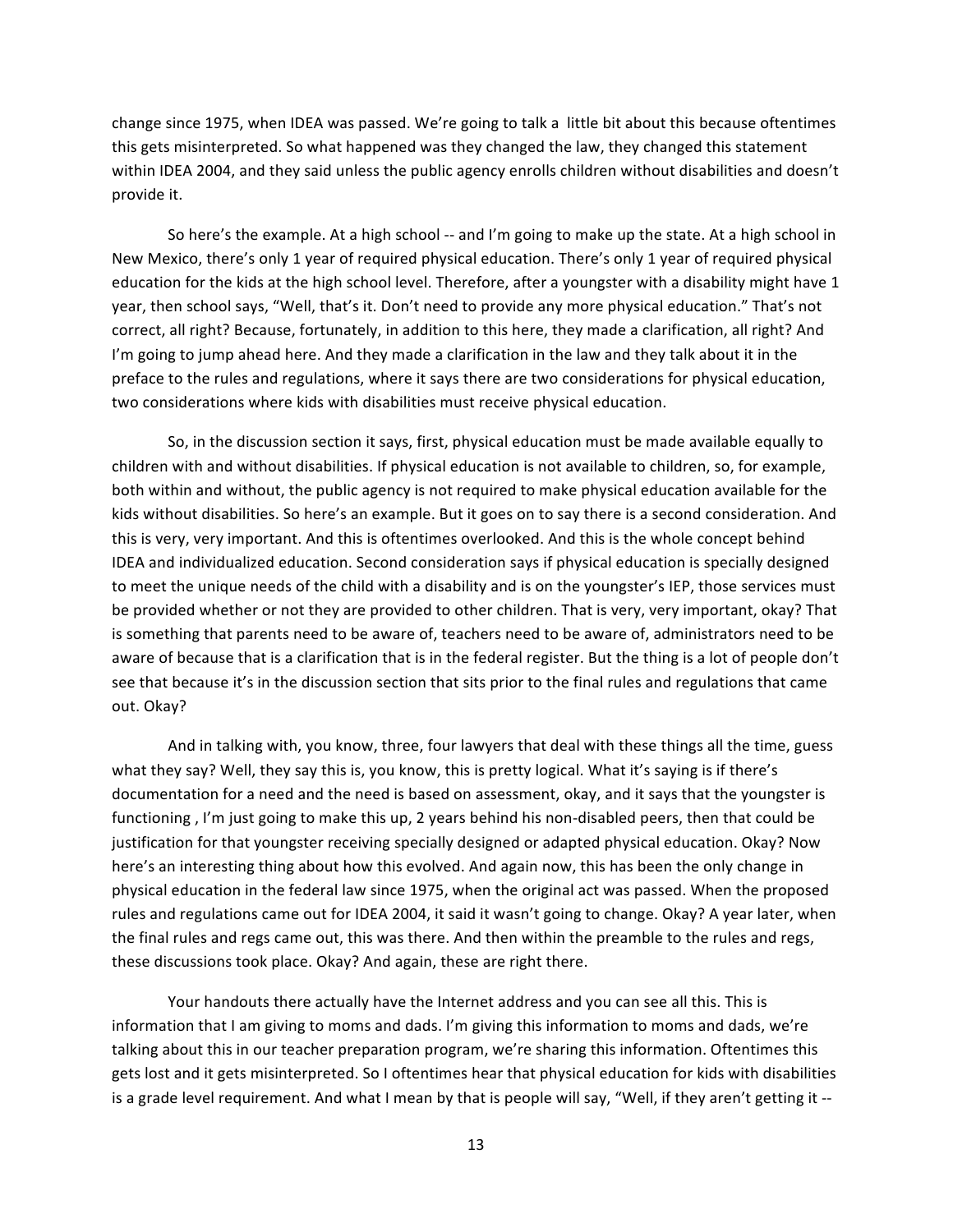the kids without disabilities aren't getting physical education for their junior or senior years in high school, the non-disabled kids don't need to get it also because that's what it says." But what they don't see is this second consideration. And this wording right here is right from the federal register. This isn't anything that anyone made up in the area of adapted physical education. Okay? So this is important. This is important. The law has changed slightly, okay, but it did add in this second consideration. Okay?

Again, this was something that came out of the blue for people in physical education and adapted physical education. There was no warning about this. And when we looked at the comments, the public comments that this resulted from, guess how many school districts wrote in and wrote comments about this? One. One. One large, urban school district. One large, urban school district said, "When we have to provide physical education to kids in certain grades, they're in segregated settings" because the non-disabled kids aren't getting physical education." Department of Education changed the federal requirement as a result of one comment from a school district. But fortunately, in the interpretation and their clarification, they also put that information in there. Okay?

So, again, I often hear, "Well, gee, it's a grade level requirement." It's not really. It's an individually determined requirement, boom, okay, right here. Now that puts some onus, that puts some onus, I think, on parents. Okay? That puts some onus on adapted physical education teachers to make sure that they have good assessment data in order to document a unique need. And we're going to talk a little bit more about that. Okay? So, all right, and again, I've talked about this. It's not only a grade level requirement. It's a requirement based on the individual needs of that student. So, therefore, if there is a unique need in the physical and motor areas, okay, the district needs to develop criteria and policies. Now this is something where oftentimes district will go, "What do you mean?" Well, think about it. If a youngster is going to qualify for special education services, usually there's criteria, right? Well, in states like Minnesota, okay, Minnesota has statewide eligibility criteria for adapted physical education. They have certain assessment instruments that they use and they'll say if the youngster is at a certain level, then that is qualifying for specially designed physical education.

Districts around my area, okay, and what we prepare our adapted physical education teachers to do is to work with their school district and develop entry and exit criteria. Okay? So, for example, it might be a school district has that if a youngster scores below the  $17<sup>th</sup>$  or  $18<sup>th</sup>$  percentile on the Peabody Developmental Motor Skills, that's justification. It might be with the test of gross motor development that if they have a gross motor quotient below X, that they may, they may be eligible for adapted physical education services. It shouldn't be any different than in any area of special education services. Okay? There should be criteria that are established. And again, in many states, these criteria exist. And what happens is it gets filtered down to the district level also. Okay? So, again, those are, you know, some of the policy issues. And I'm going to go through that. I'm going to go through that. I'm going to just go right there.

Now, one of the next slides there I think is important for you. Just very recently, very recently -anybody here familiar with Wrightslaw? You special ed folks are -- and adapted P.E. folks are probably familiar. This is, you know, a website and these people put on a lot of different workshops in relation to legal aspects of special education. They recently just added a nice page on adapted physical education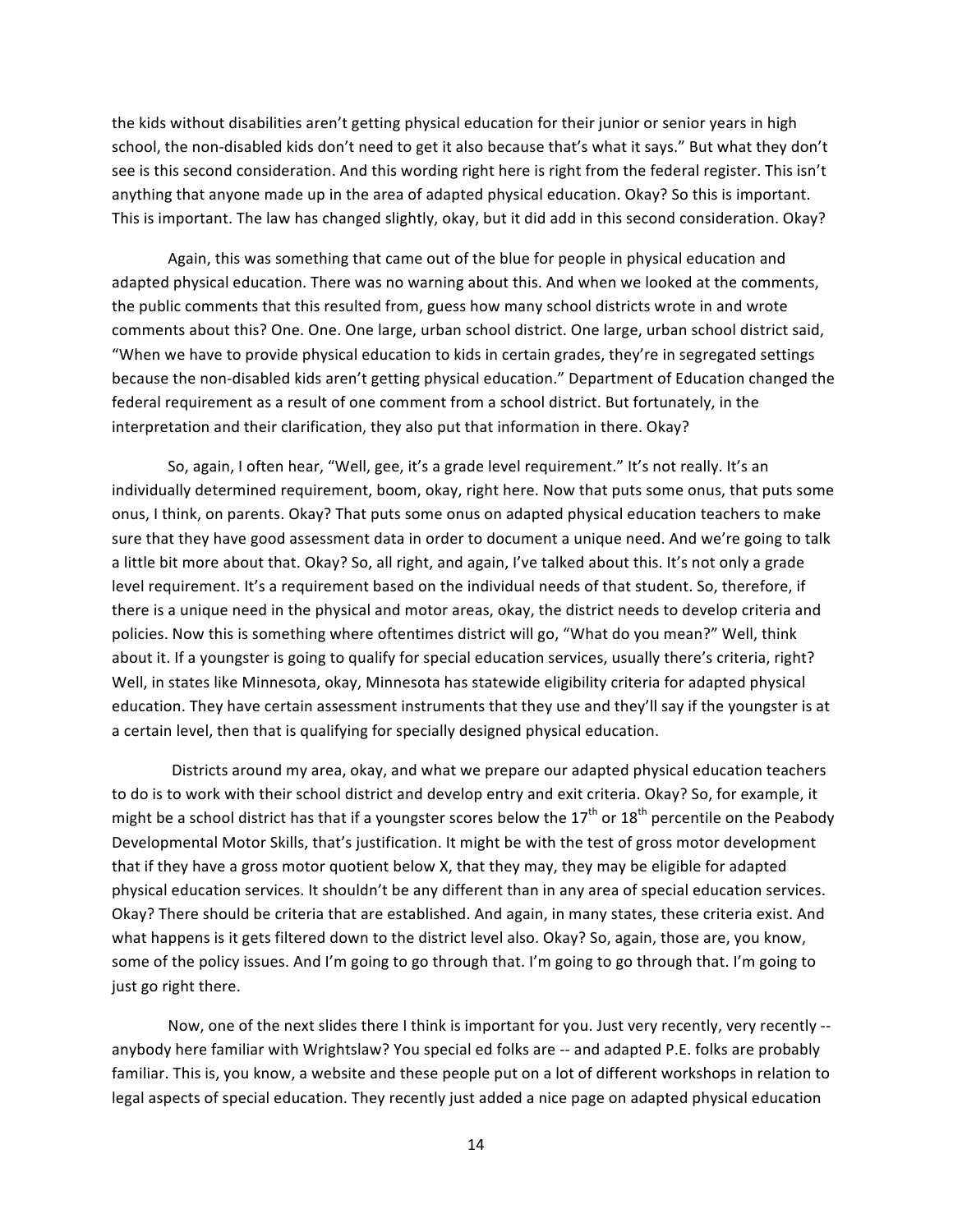on their website. Very nice page. They work with, you know, eight to ten people throughout the country, gave them some feedback, and there's some very good information on there for school administrators, principals, teachers, parents. And, you know, a lot of good websites and resources for legal aspects of physical education.

Here's something that, you know, again, I talk about the misinterpretations and things like that. Here's one that's off a website for parents. Talks about the definition of adapted physical education. Okay, and then it says, "An adapted physical education class will usually be taught by someone with a background in physical therapy." That's kind of like, "Well, wait a second. You know, wait a second." I mean, this is what we deal with on a constant basis. You deal with misconceptions, misinterpretations, and things like that. So here's a website that's out there. And again, most of the information on this website is terrific. All right, but all of a sudden there's a statement like that, and the parent goes, "Well, okay, I should be getting my physical therapist to do physical education." It's kind of like whoa. And again, you know, this right here, physical therapists implement physical therapy, right? Okay, a properly prepared physical education professional teaches adapted physical education in collaboration with general and special education staff. All right? So it's not a related service.

So, you know, I have here a little cartoon. These school administrators are kind of looking at what they're cutting and everything and adapted physical education seems to be on the table. But remember now, adapted physical education is special education, okay? Physical education is special education. Physical education is part of the definition. So, you know, it's not like you can cut that, just like you can't cut speech therapy, you can't cut physical therapy, you can't cut services to persons with disabilities. It's part of that law. Okay? And so related services, okay, related services are different. You may have related services taking place that are actually going to assist a person with a disability in physical education. And I give an example here. You may have a bike riding. The teachers are teaching the kids how to ride bikes, okay? You may have in that situation a physical or occupational therapist working with the physical education teacher to make it a successful situation. Okay, so the physical therapist might be working collaboratively with the adapted physical education teacher on some sort of apparatus for balance. And so they need to be working together, but those services shouldn't be replacing each other. Okay? Yeah, question.

#### **AUDIENCE MEMBER:** [inaudible]

GARTH TYMESON: Here's what I would suggest. I'd suggest to the parent, when they're working on that youngster's IEP, okay, and IEP, obviously that's going to be including transition, I would suggest to that parent that they have the student assessed in health-related physical fitness. How does that student's health-related fitness compare to their non-disabled peers or how does that student's health-related fitness compare to norms that are already set up nationwide? So it might be they might use something like Fitnessgram. They might use something like the Brockport Physical Fitness Test that has adaptations. And I would recommend that the parent request that assessment, and if there is a unique need, I'd recommend that the parent ask for physical education as part of the transition program, where that might become part of the caseload for an adapted physical education teacher. That's very common. A caseload for an adapted physical education teacher can include many one-on-ones or small group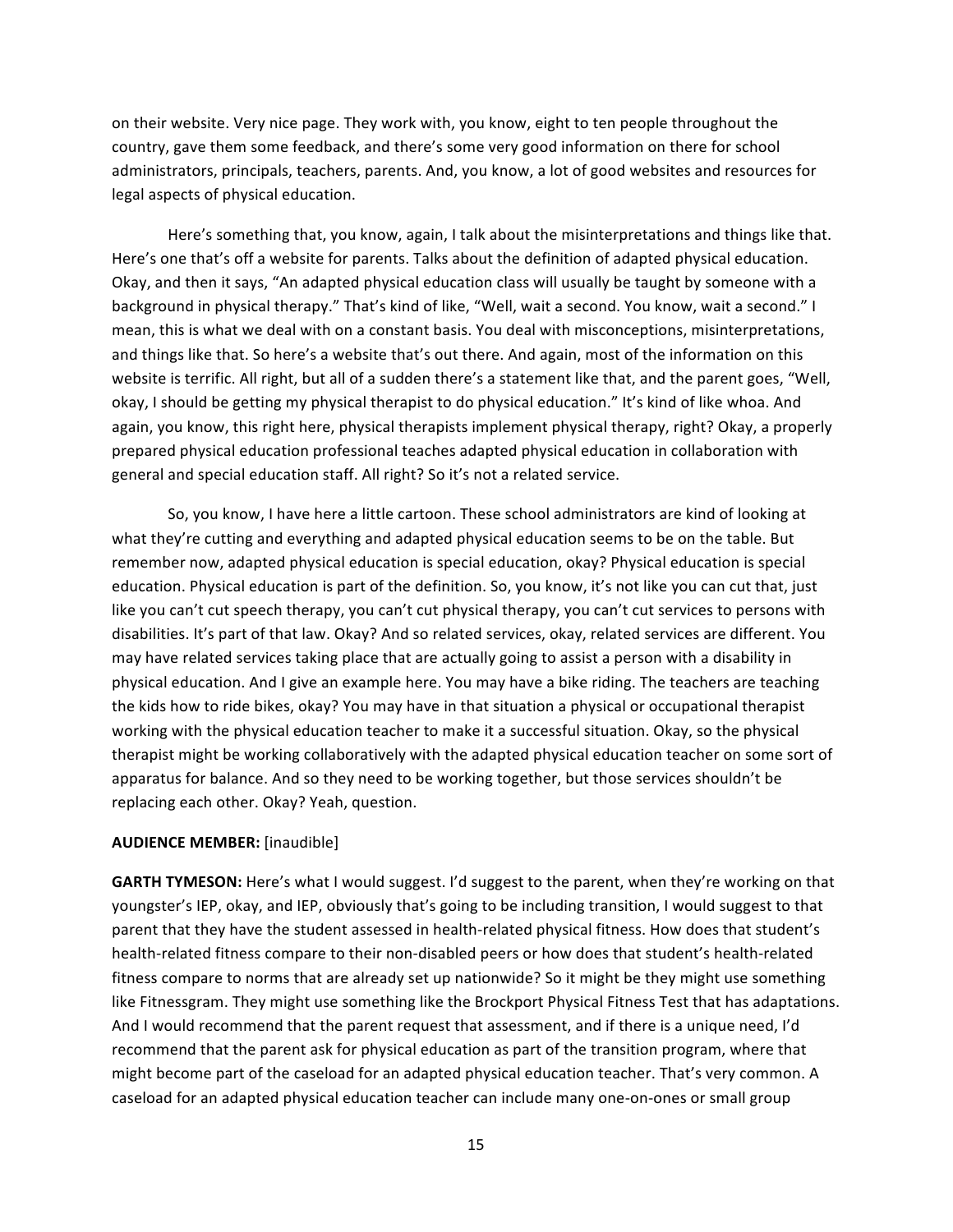programming. Okay? Good -- those scales, okay, I'm going to talk more about them. Yeah, we're going to talk more about those, okay?

All right, so this is just kind of summarizing, again, that it's different, that related service is different. Okay? And this is one that gets so misinterpreted, we have a separate question about it, okay? We have a separate question about this on our adapted P.E. Q&A in the state of Wisconsin. So there it is right there. I'll let you read that. And again, we always assume that people are aware of this, but you know my daily mottos. Never assume anything, never be surprised. So, in summary, kids are needing physical education. It's required for their health and physical well being. Good physical education programs are going to be able to provide those things. Okay? All right, now I want you to go back to this. I want you to go back to this. This side right here. This side right here. I'm kind of curious. I'm kind of curious. What do a few people have here? If you were that parent of a youngster with a disability, if you were that parent of a youngster with a disability, oh, ages 4 or 5 years old, what do you want to see happening when they're 15, 18 years old? Yeah?

**AUDIENCE MEMBER:** I have a bunch.

**GARTH TYMESON:** Oh, give us two or three of them.

AUDIENCE MEMBER: All right, safely use recreation equipment.

**GARTH TYMESON:** Okay, all right, similar to that one. Yep.

AUDIENCE MEMBER: Okay, learn how to enter and exit recreational activity.

**GARTH TYMESON:** Excellent. Facilities or activities?

**AUDIENCE MEMBER:** [inaudible]

**GARTH TYMESON: Okay.** 

**AUDIENCE MEMBER:** Learn how to adapt to exercise [inaudible].

**GARTH TYMESON:** Okay, so you want that motor team to be working together. You want that physical education program to be linked to that physical therapy program so there's good overlap. Yep, absolutely. Okay, who else? Who else? What are some things? Yeah, what are some things you want your son or daughter to be able to do?

#### **AUDIENCE MEMBER:** [inaudible]

GARTH TYMESON: Very good. In our focus groups with parents with disabilities, what do you think are two of the most important things that parents with kids with disabilities want their kids to be able to do? You bet. Ride a bike and what's the other one? Huh? Swimming. Somebody said swimming? Yeah, really. Amazing, year after year when we do this, okay? Year after year. What are some other things that you had? What are some things that you had you want your son or daughter to be able to do? Yeah?

**AUDIENCE MEMBER:** [inaudible]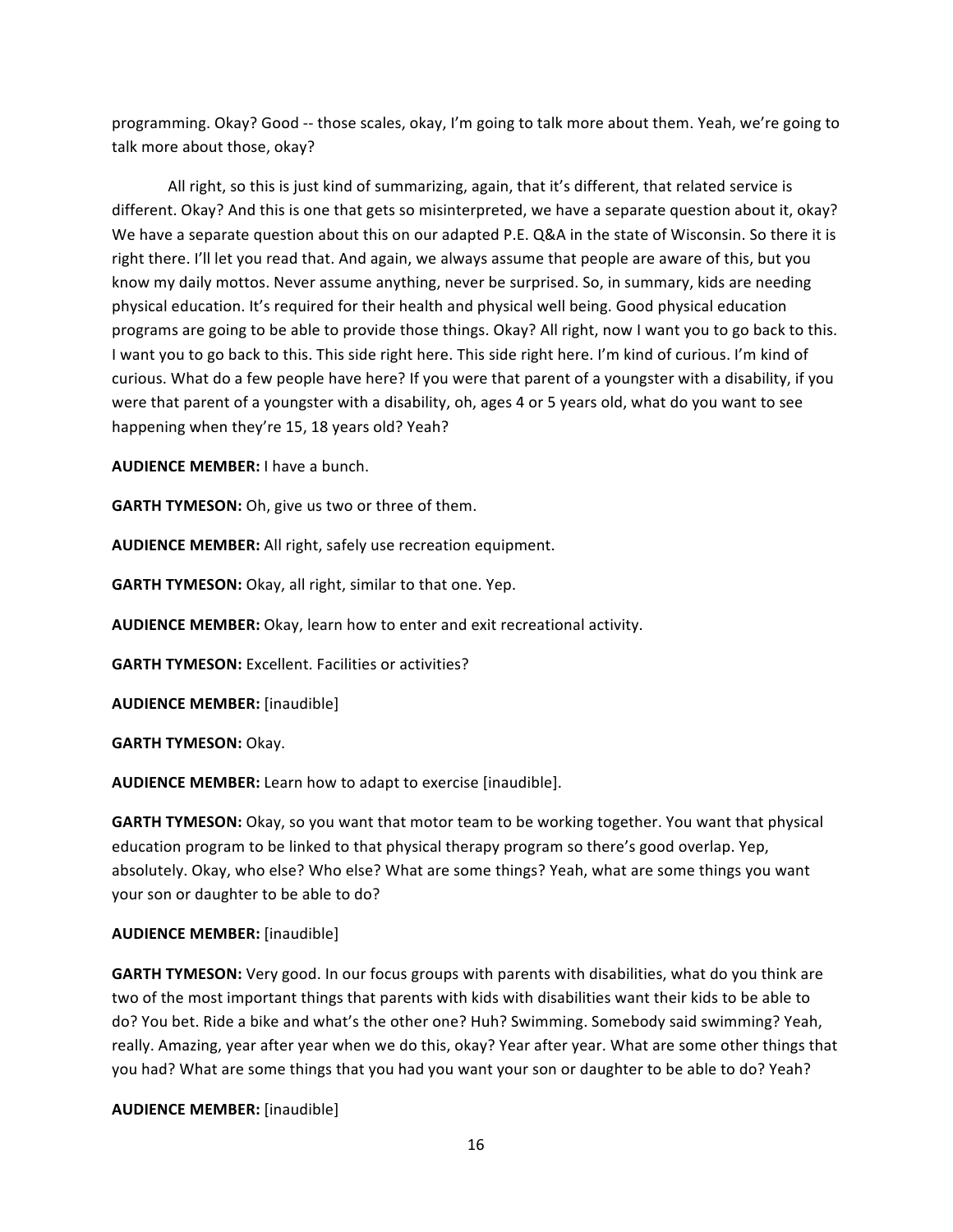**GARTH TYMESON:** Okay, so you want that to be part of a team. You want that youngster to be accepted, be able to participate as part of a team.

### **AUDIENCE MEMBER:** [inaudible]

**GARTH TYMESON:** There you go, yeah. Yeah. Yeah. Yeah. Yeah, so that one that I did put there is very relevant to what you're saying. Yeah, yeah. Yeah, very relevant and you hear parents say that also. And I have that up there because that's a very common curriculum unit in adapted physical education, teaching the kids how to appropriately play and use equipment so they can be with their siblings and friends. What else? What are some other things? Yeah?

### **AUDIENCE MEMBER:** [inaudible]

**GARTH TYMESON:** Endurance, strength and endurance.

### **AUDIENCE MEMBER:** [inaudible]

**GARTH TYMESON:** Yeah, or maybe look at an exercise video, a video at home. Or maybe be able to use a Wii or an Xbox with a good, appropriate physical activity game, right? Okay. And there are very good, appropriate physical activity games. Anybody done the new Xbox Kinect? Who's done it? [inaudible]. Yeah, anybody done the soccer games in it and things like that? You can be very physically active with some of these exer-games. Okay, now you can also be very physically inactive, but that's one thing, and you saw a couple of our slides, and when I get to them again, I'll just kind of highlight it, that there are some things there that you can be doing with exer-games.

The Wii. Wii has a great game. One of the games is called Outdoor Adventure. Anybody? Outdoor Adventure, the jump rope and the log rolling, okay. So these are very, very good games that we work on with some of our kids, you know, in adapted physical education. And sometimes people will say, "Well, how can you do that in physical education?" Are you kidding me? If you've never tried these things and you do them, you are getting great physical activity in some of these games. Now, you're also doing a lot of them where you're not getting good physical activity, so you got to pick and choose and try them out. We show the parents the games so that we encourage the parents to buy the ones that are physically active, okay? Anybody else got anything they want to just share real quick? Yep?

## **AUDIENCE MEMBER:** [inaudible]

**GARTH TYMESON:** Absolutely. So that when they're 18, 20 years old and they go to the YMCA or the fitness center, they're going to be able to say, "Well, you know, I'd like to shoot hoops for a half hour right now and then ride the exercise bicycle for 20 minutes," as opposed to somebody going, "I want to go to free swim for a half hour and then do the elliptical," or whatever it might be. Okay? Good, great. That's what I want you to think about. Now here's what I want you to think about and what we'll just kind of play around with. Bingo, step two, what needs to be in place? What needs to be in place in order for those things to happen for your son or daughter? What needs to be in place in the schools? What needs to be there in order for those things to happen? In order for those goals to be achieved or your wish or your vision, what are some things that need to be there, or some aspects?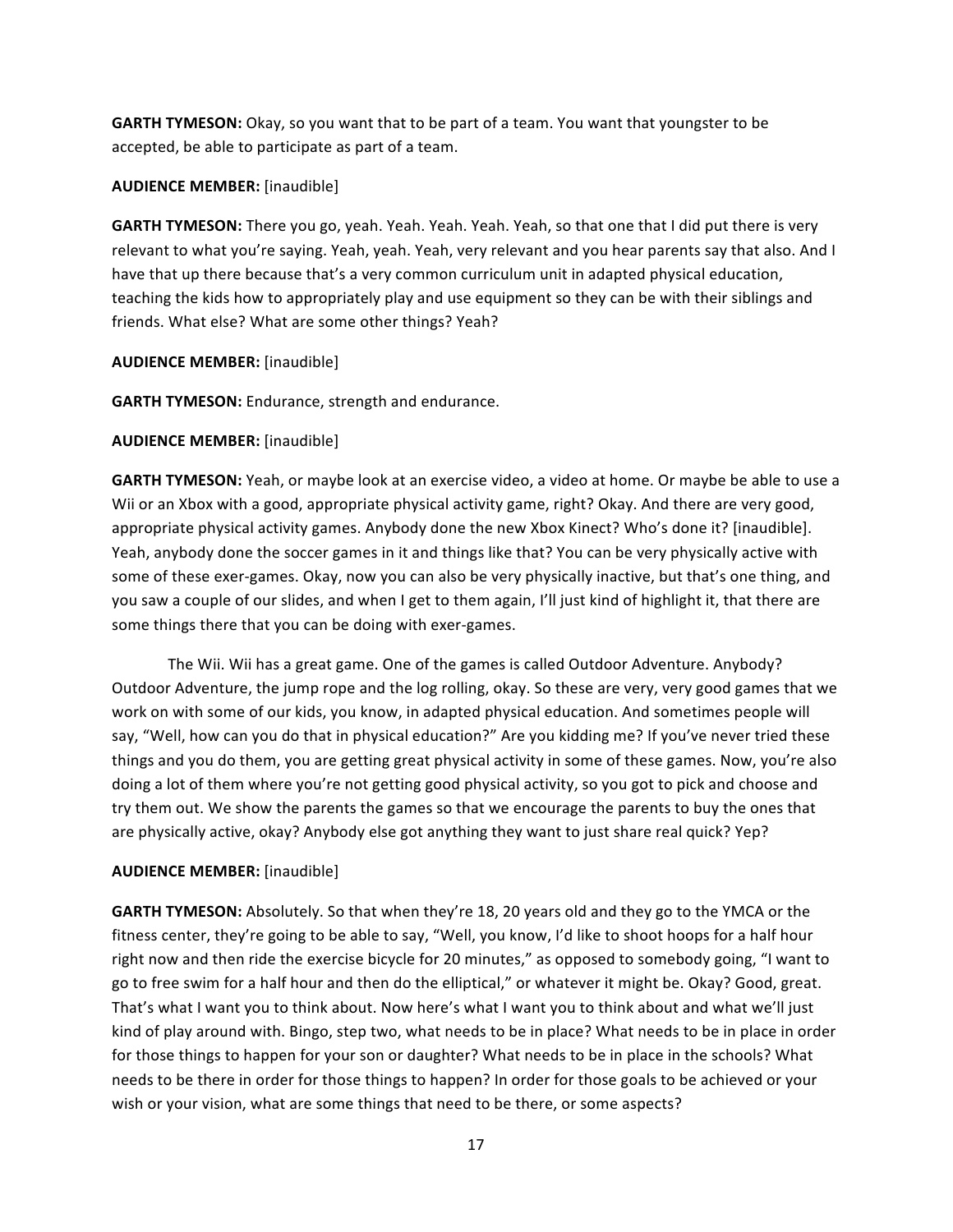Take 2 minutes. Take 2 minutes and just jot down a few things. What needs to be present in order to make those things happen during those ages of 5 to 18 or 21? I want you to take 2 minutes and just think about that and jot down a few things. What needs to be present in order to make those things reality? Could be a very, very long list, and I understand that. Take about one more minute now. What needs to be present for those visions that you have or those goals that you have for your son or daughter to come true? What needs to be happening in that school district or in that program? All right, we got to get moving right now.

Next part of the presentation, okay, I want to talk about what we consider -- and when I say we, I forgot to mention in the beginning that I kind of owe some credit for some of the content of the presentation to a couple of my colleagues. Myself and Bob Arnold at Slippery Rock University, and also Linda Weber from the Baltimore County Schools. Linda is an adapted physical education specialist in the schools. Some of the content and some of the slides that you're seeing had been done at other presentations and things like that we've put together, so I want to make sure I recognize that there's some other people that made some contributions to the program. Here's some kids in our programs. We do a lot of different things and a whole bunch of different things going on there. Okay, so some characteristics of quality programs. These are in no certain order, no strict order, okay? There are -- I'm sure there's more that would be considered quality characteristics, but these are some that we think are very, very important, okay?

First one is quality instruction, okay? There has to be a good physical education instructional program in place in order to have a good adapted physical education program. I find that if there's a good general physical education program in place, inclusion of kids with disabilities is much easier. If you have a good program in place, you generally have good quality teachers that are making differentiation, that are making adjustments even within the general education population. And so if you have a good program in place in general physical education, usually appropriate inclusion is going to be a lot easier. And so, therefore, you know, we just need to take for granted that there needs to be a good general physical education in place, good scope and sequence, appropriately trained professionals, equipment, facilities, et cetera, a standards based program, assessment that's taking place. All of those things help when we try to integrate or include youngsters with disabilities into those situations. Okay? So that's a given. That is a given in our field.

Now next one, highly qualified or effective personnel. Now I'm talking about physical education teachers with a background in adapted physical education. I am not going to take a lot of time on this right now because I have a whole segment coming up just on adapted physical education roles and responsibilities for those folks. Okay? But understand that there are some states that have certifications in adapted physical education. I am very fortunate I'm from one of those 14 states that has an add-on certification in adapted physical education. Our undergraduates, okay, that take our physical education, our adapted physical education teaching minor, our undergraduates graduate with 18 credit hours in adapted P.E. and do 30% of their student teaching in adapted P.E. Okay? At the undergraduate level. They take a course in assessment in adapted P.E., teaching models in adapted P.E., adapted aquatics. They take an advanced disability characteristics and physical activity implications course. They take a leadership course in adapted P.E. and 30% of their student teaching is with a certified adapted physical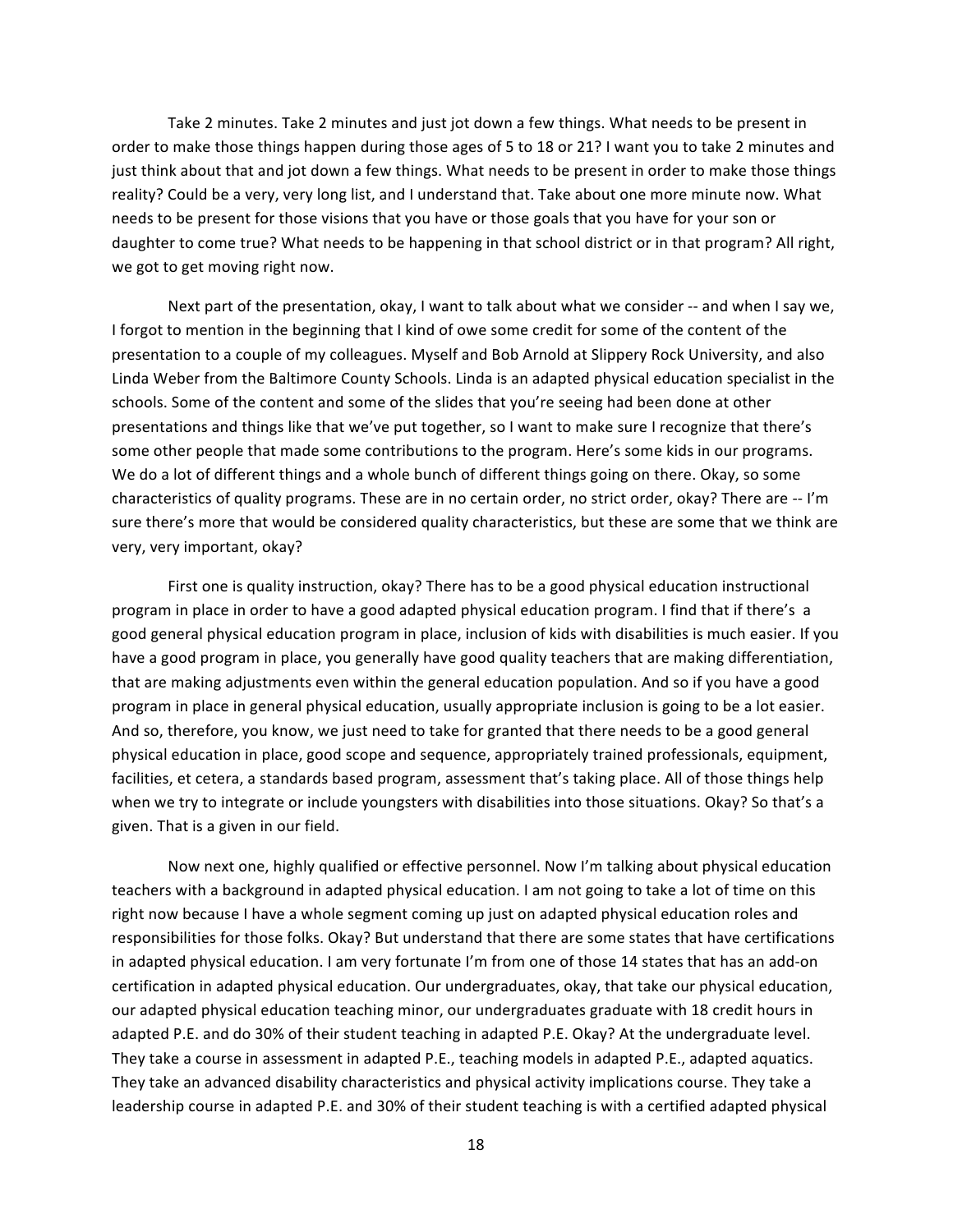education teacher. So I'm very fortunate I'm from one of the 13 states that has an add-on certification. Minnesota right across the river from us has another great certification. Okay? I'm going to talk more about those things later, okay? But that obviously is a quality indicator for adapted physical education. As you know, the teacher is the most important facet no matter what we're talking about. Okay?

Here's another one. Part of the qualified personnel, paraeducators, paraprofessionals. We really focus on this in our adapted physical education teacher preparation program. You might go, "Wait a" second, what's this all about?" People in physical education working with paraprofessionals, and I'm not sure what you call them, paraeducators, paraprofessionals. Yes, this is very, very important, so that when I go and supervise a student teacher or something like that and the paraprofessional comes into that regular physical education class with that youngster on the autism spectrum and there's 23 nondisabled  $4<sup>th</sup>$  graders and the paraprofessional opens the door and goes, "Okay, Bobby, there you go," and then she leaves, it's kind of like, whoa, what is going on here? Okay? This is something that, in the area of adapted physical education, we really talk about. Making sure that the paraprofessional or the paraeducator is part of the instructional program.

When we work with our students, our future teachers, we say that you're writing a lesson plan within a lesson plan for your paraeducator. You need to make sure that that paraeducator is part of that instructional process. In adapted physical education, there's even a book that is out, okay, and Lauren is the author of this book and she's coming during the summer to do a presentation, okay? Lauren is a Westchester grad and also did her master's at La Crosse with us several years ago. She's at SUNY Brockport now. The paraeducator is an important part of adapted physical education, okay? Your paraeducators, they know these students. They're with these students sometimes 4, 5, 6 hours a day, 5 days a week. Some of these paraeducators are with kids 5, 6, 7, 8, 9 years. They're a wealth of information. They need to be active parts of the instructional process, okay? They really need to be active parts. I'm kind of chuckling to myself as I say this because just about 3 weeks ago had an experience where had to talk with a student teacher, had to talk with a principal, had to talk with a cooperating teacher about something that happened, okay? And I'm sure you all probably know what I would get to. That paraeducator really needed to be part of that process. This is very, very important.

Another quality indicator, okay, is a process being in place to identify students with disabilities, a process in place that is just like any special education process for identifying students, to be able to answer the questions, how do students qualify for adapted physical education? Now this is going to vary from district to district, okay? And again, I'm going to talk about, you know, ways that I've seen it done, ways that we do it in districts. But again, this is going to differ, but this needs to be in place. There has to be procedures in place where teachers and others can refer kids to be identified as needing specially designed or adapted physical education instruction. This is part of the special education process, okay?

So this is one that Linda put together. And again now, this is very specific to a school district or a set of schools in Baltimore County, okay? This is a student who is in special education, okay? This is a student who is receiving special education services, so there's a process that takes place where, if this student is not achieving to grade level expectations, there's a whole process that's available to teachers to see if this student might be in need of some adapted or specially designed physical education,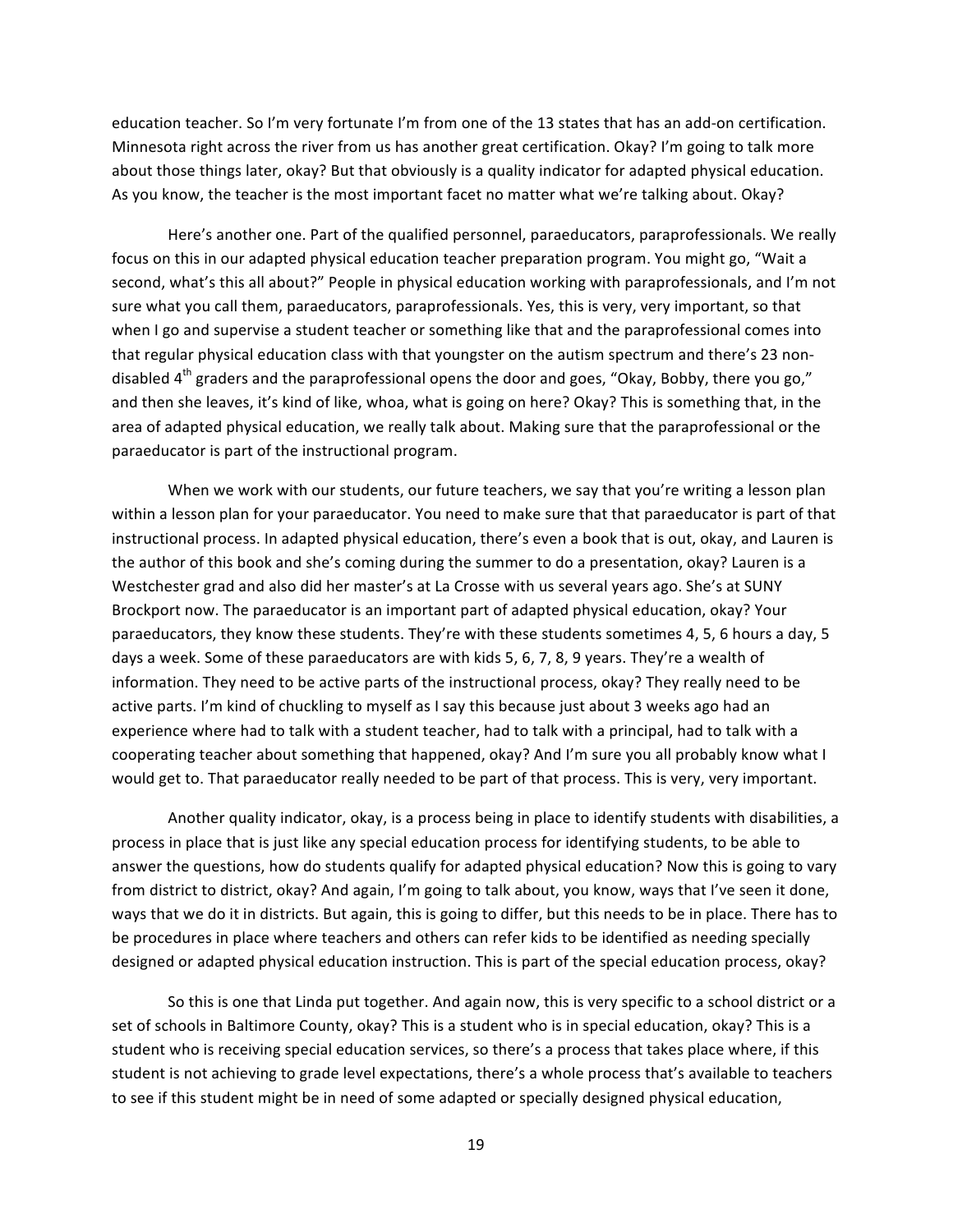possibly in addition to general physical education that he's receiving, okay? So, again, this is an eightstep process and, again now, this will differ from district to district. You might have a process already in place. You might just take a process that's already in place and maybe put in physical education, okay, but there should be a process in place just like any special education service, where there's a referral, where there's permission, there's additional assessment, there's taking a look at that evaluation information, there's sharing information to see if that student meets criteria to be receiving specially designed or adapted physical education.

So this is a quality indicator. I mean, if you don't have a process like this set up in your district, where if a teacher says, "You know, I've got a fourth grader in my physical education class and I really think some adapted physical education or specially designed instruction is necessary for this youngster," I mean, that's a process that should be in place, just like any other special education process. Okay? So appropriate assessments are obviously the foundation for effective programming. There's going to be data collection, interpretation, decision-making. And I would think that as you're hearing these things, you're probably saying to yourself, "We need a physical education teacher that understands this process" also." Okay? So that's why in many states there are adapted physical education specialists. There are people who take courses in this. I teach on a regular basis an assessment in adapted physical education class. We do mock IEP meetings, assessments, referrals. They test students with all sorts of instruments. They write up IEP reports. Okay? This is part of the IEP process for youngsters. This needs to be in place in school districts. There's different types of assessment tools. We're getting to it, okay? There's different types of assessment tools that match the requirements in the definition in the law.

So, not surprisingly, people have developed assessment instruments for motor performance, motor development, physical fitness, and things like that. Here are some of the common ones. Here are some of the common ones so that by the time students, if they've take an adaptive P.E. assessment class, they know the Peabody Developmental Motor Skills. Okay? Just like maybe some of your preschool special ed teachers do, or your occupational therapists. Now in adapted physical education, we don't do the fine motor assessment as part of the Peabody Developmental Motor Skills. We do the gross motor, okay? Also, there's instruments like the test of gross motor development that measures fundamental motor skills like throwing, catching, kicking, hopping, running, striking, all those things. There's also -- there's something called the APEAS, the Adapted Physical Education Assessment Scale. There's the Bruininks-Oseretsky Test of Motor Proficiency. In the area of aquatics, there are the Red Cross Skills Progressions. This right here is something that we have. It's called the Aquatics Skills Checklist, so it's like a rubric or a task analysis. But oftentimes there are commercially -- these are commercially available products, okay, that are generally -- that are generally redone every maybe 10 years or so. As you can see, this is in its second edition. Second edition. The Brockport Physical Fitness Test. Okay, so people in adapted P.E. are familiar with these assessment instruments. Yep?

**AUDIENCE MEMBER:** [inaudible] adapted P.E. teacher [inaudible] was who was going to do what specific to gross motor? And I just wondered if there's specific guidance as to what exactly [inaudible] differentiates gross motor [inaudible].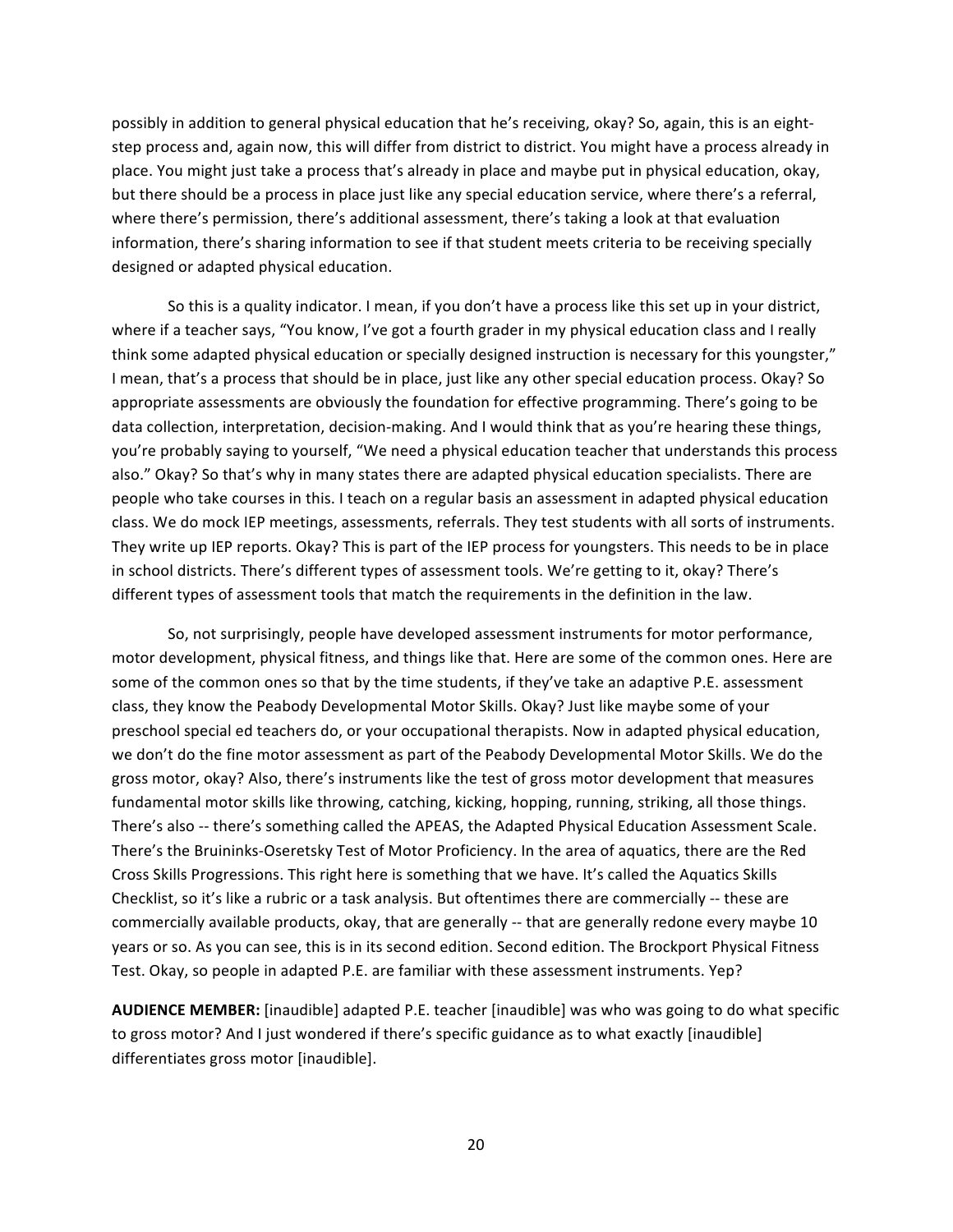**GARTH TYMESON:** Yeah, and again, this is the motor team. This is the motor team approach. You want to have that OT, that PT, and that adaptive P.E. teacher sitting down and saying, "Okay, this is what my curriculum is all about, and so what I'm going to do on the Peabody are the manipulative skills and the balance skills and what other." Okay? And then the PT would go, "Eh, well, we only really need to do this part of it." And the OT might say, "Not gonna do it because I use something different." The bottom -- the most important thing is that what? They're communicating. They're collaborating. And what you have is the motor team approach, okay?

So, again, many of the adapted P.E. teachers, and I'll use my wife's example, my wife's colleagues are the adapted -- I'm sorry, my wife's colleagues are the physical therapists and the occupational therapists. They're on the motor team. But they're not duplicating. They're helping each other. They're knowing what each other's doing, but they're not duplicating, okay? Because there's really just not enough of them to spread themselves out that much. That okay? All right. So, again, assessment instruments are available for that quality indicator. Now here's what's important also. You want to be doing some authentic assessment, okay. So this assessment should be taking place where it should be happening. So an example might be -- an example might be you might develop a rubric for a YMCA participation for your high school transition class for fitness, okay? You might do some authentic assessment where you're teaching a youngster how to use that Wii game for physical activity. And, again, we do that. We try to teach -- we teach youngsters, we show our future teachers, we know that the teachers out in the schools are using some of these exer-games, so we need to expose our future teachers to Wii. That's how I learned to do this stuff and I had a lot of fun with it, okay? And so it's an important part of it.

So some of these can be authentic assessments. So, assessment results certainly, you know, are used for a number of different reasons, everything from services to the environment where the youngster's going to be taught. That report, that assessment report, is a critical component of the special education process. I got like some sample information that could be part of an assessment report. This is really no different than all of your other components on your IEP. It wouldn't make any -it wouldn't make much difference. You'd still have some of these, and obviously this is used for a district. You would just take your district's report and make sure that you're fitting that information in. But instead of that being in the area of academics, it might be in the area of physical education. It might be for the Brockport Fitness Test for that youngster who's 14 with spina bifida, who's a wheelchair user. Okay? You need to work up some information for that youngster. Now another quality indicator.

Another quality indicator in adapted P.E. program, not surprisingly, is that there's a continuum of placements. Okay? There's a continuum of placements, meaning that there's a variety of instructional settings just like there's a variety of instructional settings in the special education and the general education area. Okay? It doesn't mean that everybody is in that segregated, adapted P.E. class. In most of the districts around our area, they're saying the placement is general physical education unless we can see there's some need for specially designed physical education. Many of our districts in our area, and you can hear this throughout the country also, will be getting kids in general physical education and they're also providing some small group instruction. So it might be that the youngster's in general P.E. twice a week and the adapted P.E. specialist might be working with that youngster also twice a week to

21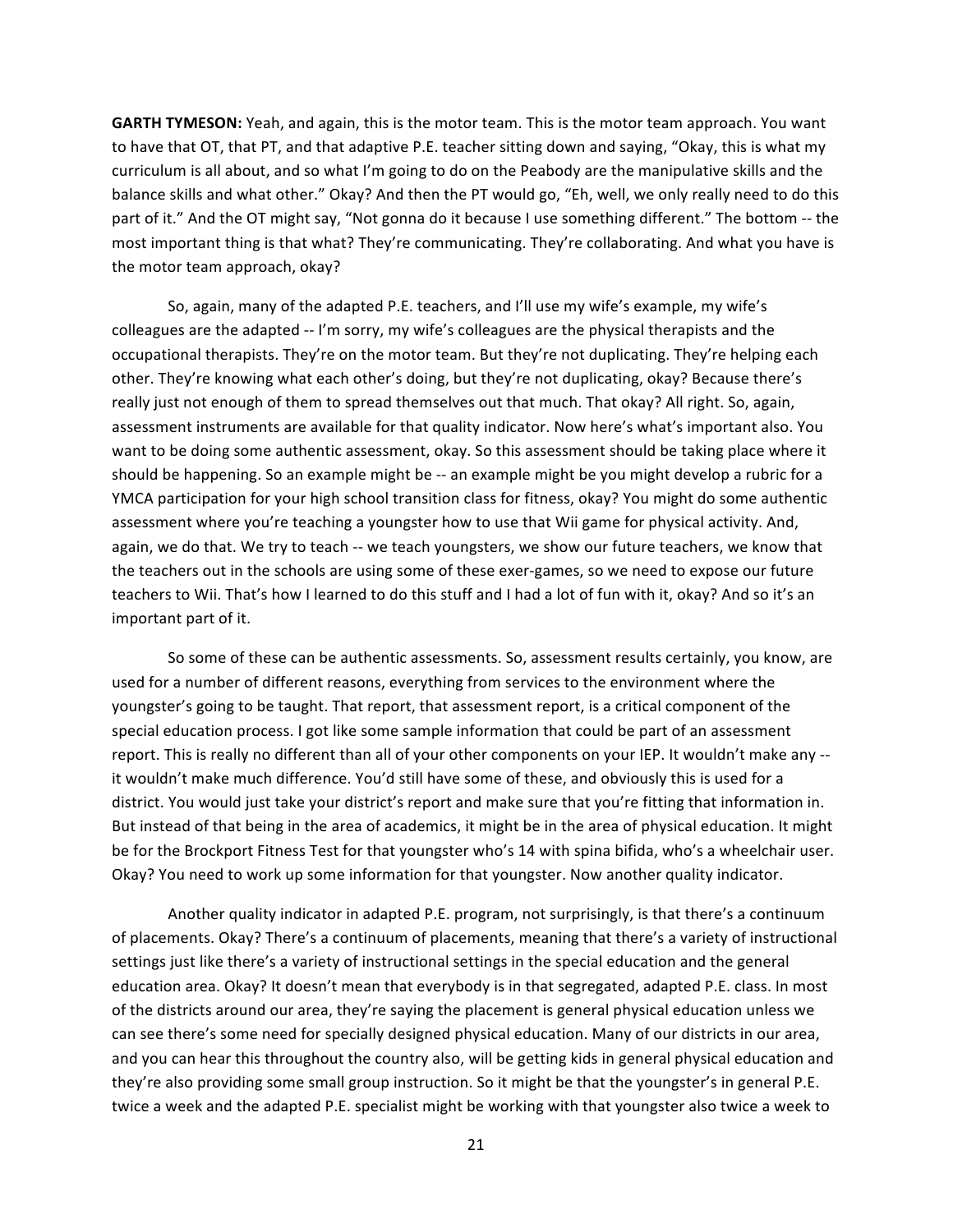be working on skills to make that kid successful in the curriculum unit that they're in in general P.E. Okay, so there's a lot of that that goes on.

And then, obviously, there's also still going to be some need for, you know, very, very specialized adapted physical education services, where it might not be safe for a youngster to participate in a general physical education program. So there should be a continuum of services that are available. That's certainly a quality indicator. Obviously, the general physical education program is the placement of choice. And then, from there, it's based on individual assessment, determination of what the curriculum is about. Marty Block at the University of Virginia I think has a very, very good model.

This references in the back, okay, Dr. Marty Block, and this is an ecological model. It's an approach to integration and adapted -- and physical education or inclusion. I think this is a very good general guideline. He has a series of steps that you might want to do. It's logical. Okay, if you're looking to include a youngster with a disability into the general physical education program, let's take a look first, obviously, of what we want that youngster to learn, something that I had you do right in the beginning. Let's take a look at the general P.E. curriculum. Let's take a look at modifications that are needed. And it goes all the way down through even preparation of the general P.E. teacher. Who's going to be doing this? You're going to need somebody that's prepared in adapted or special physical education to work with that general P.E. teacher. But I like that model. I think it's a very practical model. That's just the summary of the steps in that resource that you have in the back. There's probably eight to ten pages in that book that really gets more into detail as to what district-level teachers can be doing for inclusion.

Now, so there's obviously -- there's obviously some considerations for providing appropriate inclusion. You know, you have everything from class size to teaching facilities and equipment, safety and medical considerations. These are all things that need to be taken into consideration in relation to whether you're making an appropriate inclusion decision. You know, and it might be, for example, that if a youngster is functioning at a certain developmental level, let's say that youngster is functioning at a 2year-old developmental level. Well, you're not going to have that youngster in a class with 2- and 3-year olds if that youngster is 8 and 9 years old chronologically. So you need to kind of take a look at those situations where chronological age versus developmental level, you're taking all of those things into consideration and you're making good decisions, you know, about what's appropriate inclusion for that youngster.

Now this is another quality indicator. We just talked a little bit about this, so I'm not going to spend a lot of time, but there really needs to be good collaboration here, okay? One thing that these people need to do is work together to communicate. Okay? I find in a lot of school districts that these people are sharing an office. Okay? I also find that a lot of school districts, or this is the way it is in Wisconsin, in Wisconsin the adapted physical education teachers are special ed employees. Okay? So my wife, for example, and the other adapted P.E. teachers in the school district of La Crosse, their supervisor is the director of special education. They're special education employees, okay? And, therefore, they're working with the physical therapist, occupational therapist, speech therapist. This needs to be happening, that there's a team approach in adapted physical education.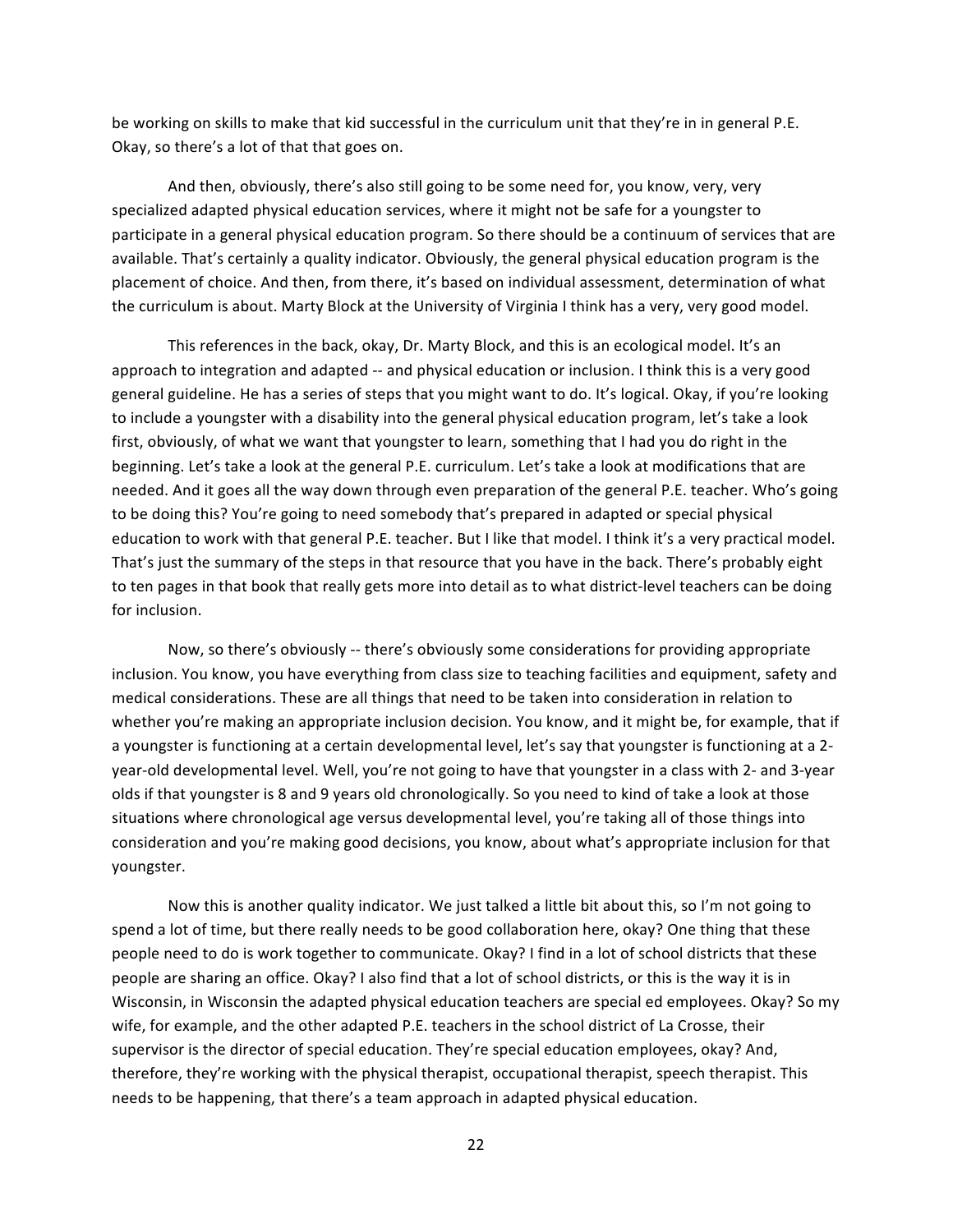So, transition. This is the one where I was telling you, okay, here's one of our youngsters in our program. And notice the Eagles, that's the UW-L Eagles, okay? And this is one of our college students, who's in a physical activity mentoring program. And I mentioned that we're similar to Slippery Rock University here in Pennsylvania, where we have a program like Dr. Arnhold has also, so we're teaching this youngster how to use some good exer-games. All right? Part of a transition program. Physical education, adapted physical education for students with disabilities is really a critical part of transition programming, okay? I hope you're understanding this because what we need to be doing is preparing students with disabilities to be active participants in the community. Okay? Everything from teaching them what types of activities they can be doing for active and healthy living to the facilities, to the equipment, et cetera. Okay? And that's a lot. That's a lot. Transition is important. Okay? So, adapted physical education persons help with transition. It needs to be part of the program, okay.

Again, think of when youngsters, you know, in special education are going out into the community, using those community physical activity resources, a key part of what they're going to be doing in the future when they're 25, 30 years old, 35. I think we all know what happens to our physical activity levels as we get older, right? Okay. And so if we can do anything at all to offset that, to negate that, teaching kids how to be physically active, we really need to be doing it. I don't need to tell you the \$300 billion a year that we spend, okay, in this country on obesity problems, \$300 billion. Okay, it's really critical. Another indicator, that there's a program evaluation procedure in place. Okay? For your entire adapted P.E. program, okay? So there's some things here, or I should say a little cartoon. I got a little cartoon that kind of goes through and, wow, this scale does everything. This scale measures my body index. It measures my blood levels. Tells you to step on and then you get on, you go, "Oh my God, I didn't want to see the answer." Right? Okay, so we need to assess our programs, however.

We need to be assessing. There's a number of different things that you can look at, okay? There's a number of different things that you can look at in your program. And when I say in your program, I could say your school district. School district should be looking at this, evaluating their physical education programs for students with disabilities in a number of different areas. Okay? You know, so, for example, I'll just go to this one. Are physical educators properly notified about IEP meetings? Are they treated as an IEP member? In many states, in our state for example, we have many adapted physical education teachers who are the case managers. They're in charge of the entire IEP. Many of our adapted P.E. teachers are the case managers, okay? They're in charge of the entire IEP. They're special educators. Okay, they are special educators. Additional references. Okay, so for some information about evaluating programs, okay?

Now going to jump to the next one and this is really the last area. The last area and this is one that I kind of had one slide on when we talk about appropriately training people in adapted physical education. And I got a little something here saying all physical education teachers are not creatively equal. And what I mean by that, okay, is that if you're looking for a good adapted physical education teacher, you need to find someone who's very creative, innovative, and really knows what's going on, okay? And not all physical education teachers are created that way. That's the bottom line. Okay, we're going to talk about that. So we need to find the right fit. And I got our friend over here. Got this big water pump, okay. Well, this isn't the right water pump, but I'm going to make this fit. Well, I think you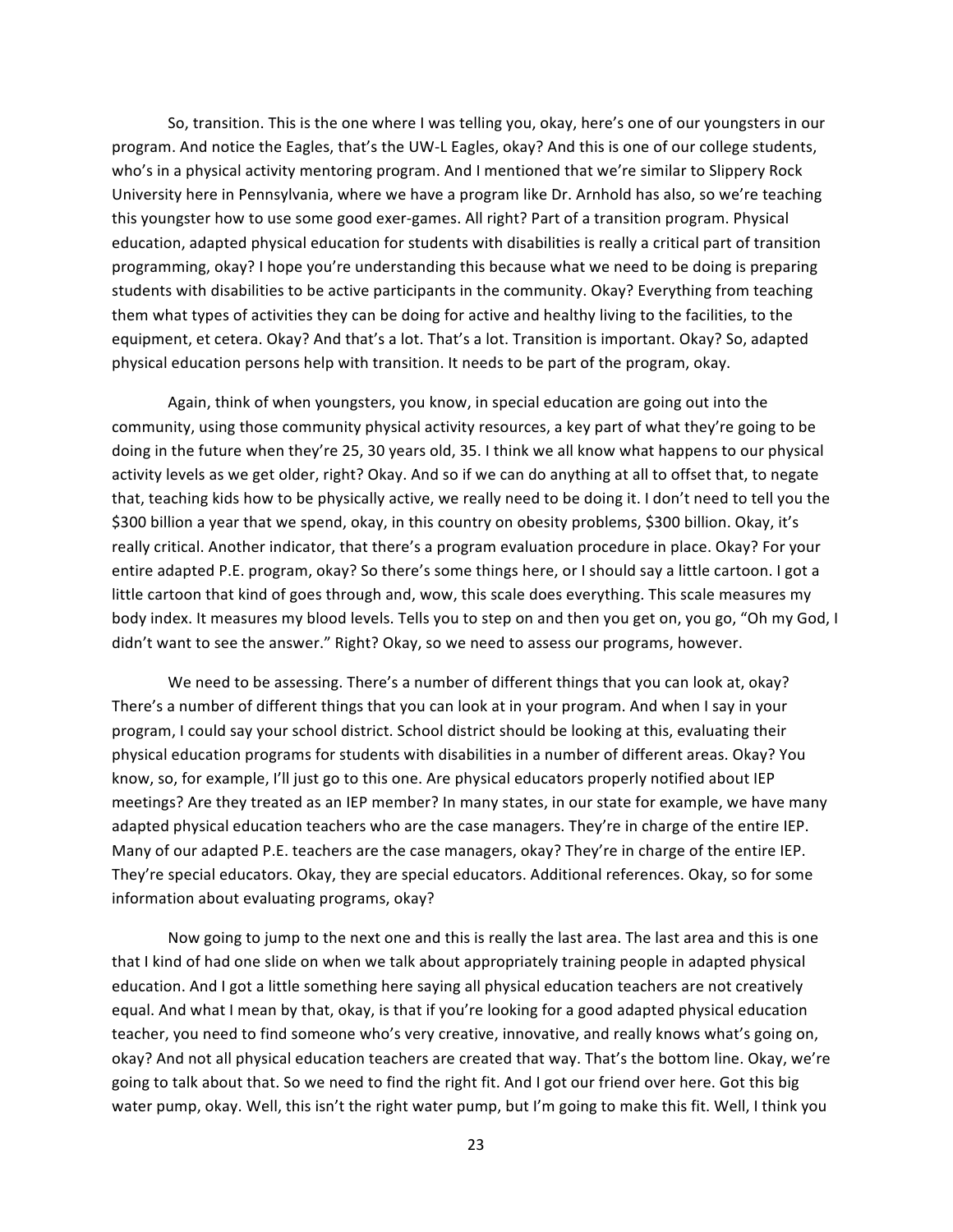really need to be careful here and the message that I'm talking about, and I know I got a lot of special ed staff and administrators in here, hiring the right person. Not every physical education teacher, okay, has the right knowledge, skills, dispositions, and experiences to be an adapted physical education teacher. I don't know how else to say that. Okay? Not all of our physical education teacher candidates go into adapted P.E. We don't force them to, okay, because not all of them are going to want to do that. Okay? But if you're in the situation where you're able to hire physical education teachers who are going to be working with kids with disabilities, you need to know that they're out there and they have skills and knowledges and dispositions and experiences. Okay? So not all of them are ready. Not all of them are ready. I wish they were. Okay?

But I'll tell you how they're generally trained, okay? Here's the most common way that kids with physical education backgrounds are trained, okay? So most of the time there's one course in adapted physical education. That one course is generally taught, okay, in order to get the physical education teachers ready for the most likely candidates that are going to be included, the kids with high incidence disabilities. Learning disabilities, okay? Mild intellectual disability. Different things like that, okay? So most of the time they take one course. That's the minimum requirement. And that one course, you know, is going to be dealing with low -- I'm sorry, high incidence. Usually the content is about adaptations. And again, one course. They take one course. And a lot of times it depends on who's teaching that course and whether they're even getting a hands-on experience. Okay? We kind of got ours. They get 25 hours. Every Thursday night for 2 hours a night, they're working with kids with disabilities. Okay? They're writing IEPs and things like that, but that doesn't happen in every situation.

So it really depends upon, you know, who's teaching the course and what kind of experiences they're getting. That's usually what most physical education teachers are getting. However, however, there's a lot of programs throughout the country, some in your own state here, that are going well over that. Okay? Adapted physical education, you know, is a profession. Okay? I consider myself a special educator and physical educator. You know, how many here are members of CEC, Council for Exceptional Children? Be surprised if a lot of you weren't. Yeah, okay, so I'm a lifetime member of CEC, but I'm also a lifetime member of AAHPERD, the physical education type organizations. Adapted physical education is nothing new, okay, but it's there and we need to be aware of that, especially when we're hiring people. Okay? So here's some roles. These are just a few of the roles of appropriately qualified adapted physical education teachers. Direct service or teaching, consultation and collaboration, IEP teamwork, assessment advocacy.

Here's something unique. Okay, adapted physical education teachers are working at the preschool level also. That's one of the big differences between your general P.E. teacher and your adapted P.E. teacher. You know, our adapted P.E. teachers need to be working with 3- and 4-year-old youngsters with disabilities. It's a whole new ballgame for our teacher preparation candidates in P.E. when we say, okay, in adapted P.E., you're going to be working with that 3-year-old youngster with Down Syndrome or on the autism spectrum or whatever. So you need to be making sure that you're getting a person that has that background also. So these are just a few of their roles, but I'm sure it's -many of you are looking at it and going, "They're special educators." And you know what? That's what they are. But they also have a good background in physical education, okay?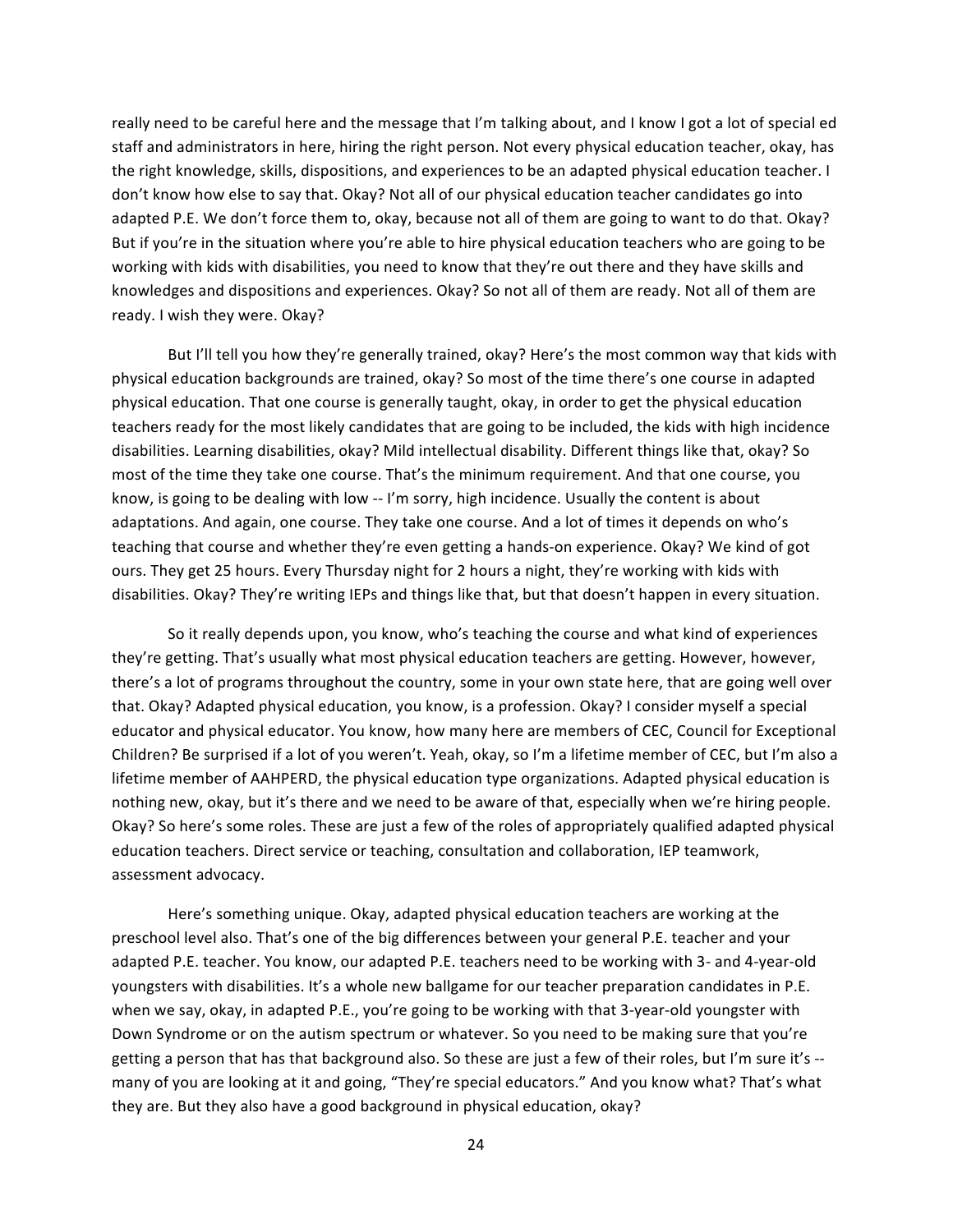So here's some examples of the states that have add-on certifications. There's about 14 of these states now. Many of these states have had these add-on certifications for 25 and 30 years. These are nothing new, okay? These are nothing new. It varies in each one of the states how you get that add-on certification. So in Wisconsin, you could jump to that link right there and go to that page and you could see what a person like myself in teacher education needs to prepare this student for. Okay, there's certain types of competencies and knowledges and skills that we need to put in certain courses in order for our students to get that 860 add-on. Minnesota, again, right next to us, a lot of our students go there. Minnesota has a super add-on. They call it a credential. Many other states have it. Who knows, who knows, we might be looking in 5, 6, 7, 8 years where Pennsylvania might have an add-on. So, again, and I'm not saying that this doesn't happen in states where there's not these add-on certifications, okay? Because I know of all of these programs and many of them right here in Pennsylvania, where you have programs where students are getting multiple classes in adapted P.E. Okay? You don't have any add-on certification, but in my estimation some of your programs are really putting out people that have advanced knowledge and skills and dispositions.

AUDIENCE MEMBER: [inaudible] have to have a secondary certification in Pennsylvania. Would this be a possible add-on [inaudible]?

GARTH TYMESON: I'm going to say yes, not knowing a whole lot about your certification. Here's the way ours -- yeah, here's the way ours works. Our certification is what's called a 530 in general physical education. You go through your physical education teacher preparation program, you get your 530 certification. If students in our program at the University of Wisconsin, La Crosse, take our adapted P.E. minor, they also qualify for our 860 add-on, okay? But they have to take, you know, 18 credit hours and do some other student teaching in adapted P.E. So it's just all according to how your state organizes that teacher licensure as to how it would be.

Now there are some states -- there are some states, for example, that I had listed up there where I look at what they need to do to get that adapted P.E. certification and I got to tell you it worries me because there's only maybe one or two additional courses. So I take a look at some of the states that have an add-on license in adapted P.E. and I look at it and I go, "How in God's name did they ever get that passed?" But, you know, that's besides the point. Okay? So there's a lot of states that, you know, you're still going to be preparing good adapted physical education teachers even if you don't have an add-on certification. Let's face it, it's based on the teacher preparation program that people go through, okay? So finding them, people who are hiring people, okay, you know, we send our students all over and so do other programs. You can also go to this web link here that's part of the National Consortium on Physical Education and Recreation for Individuals with Disabilities and it's got a directory of teacher preparation programs in adapted P.E. Okay?

There's also federal grants. We're fortunate enough we have a U.S. Department of Education federal grant. So does Slippery Rock University right here in Pennsylvania. So we get funding from the Office of Special Education in D.C. to prepare what we call -- we prepare our itinerant adapted P.E. specialists. That's what our adapted P.E. specialists do in Wisconsin. Most of the time, they're traveling around to three, four, five different schools. It varies. It often varies, okay, and let me just get to this --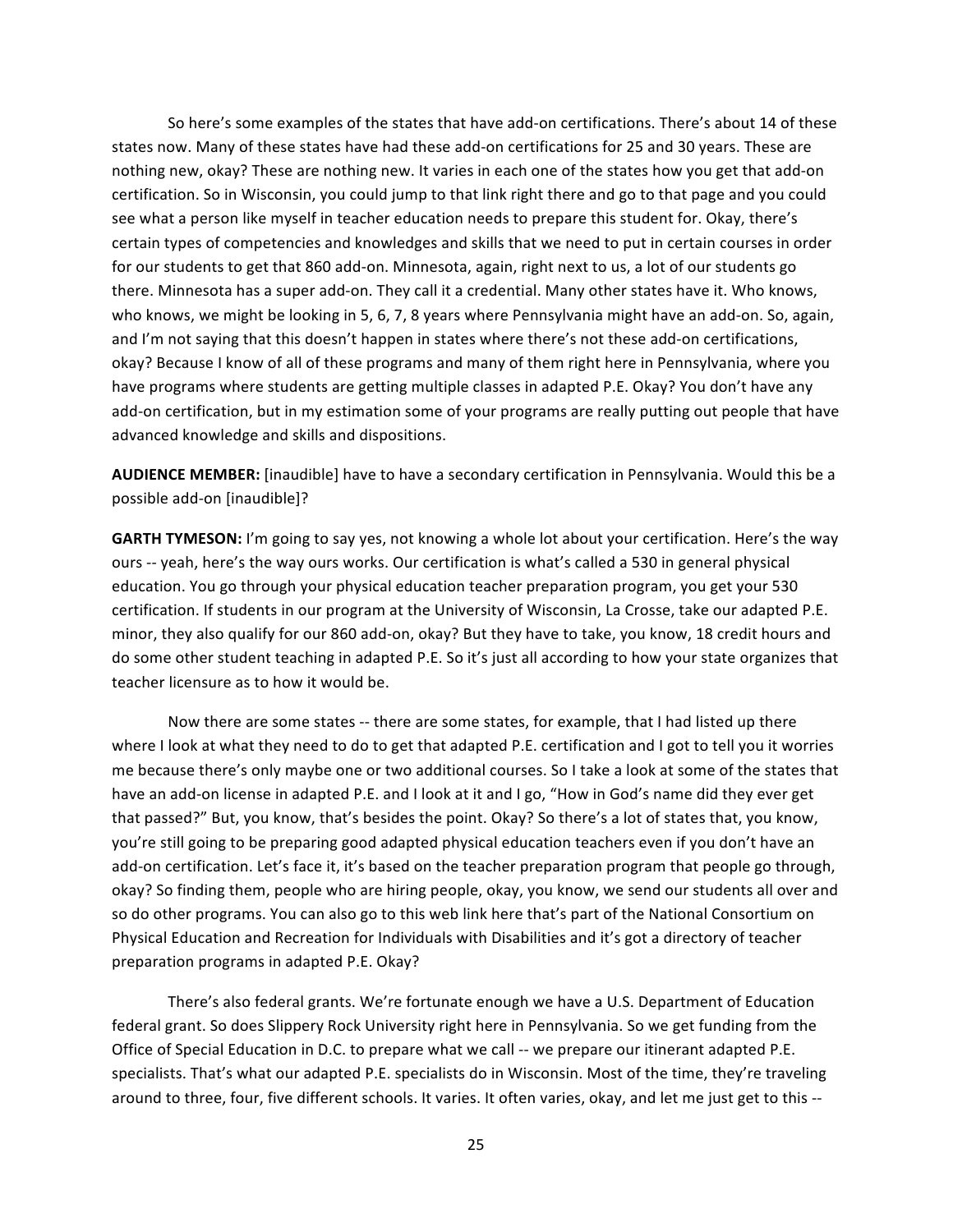I'm going to go back. Oftentimes our teachers in Wisconsin might only be teaching adapted P.E. 30% of the time and general P.E. 70%. But what we're finding is more and more school districts are saying -- as a matter of fact, on 60% to 70% of the job openings, it says 860 add-on preferred or required. So they're hiring them. Even -- I don't want to mention specific school districts, but even some pretty large school districts in Wisconsin say, "We don't even look at the candidates unless they have both certifications." They need that person that has that 860 also. Okay? So there's professional statements, national statements that are out there regarding highly qualified adapted P.E. teachers.

Now there's also, and we talked a little bit about this before the presentation, there is something that's called the CAPE, the Certified Adapted Physical Educator, and this is a national program. Some states that do not have an add-on certification will use the APEN standards, the Adapted Physical Education National standards, and they'll adopt that. So the state of Alaska, for example, okay, provides additional funding to the teachers that get that CAPE certification. It's a national exam that you sit for, okay? Some states use it. Some states even with Adapted Physical Education endorsement, like Michigan, will recognize passing the CAPE exam as their state add-on adapted P.E. So if I am from Iowa, okay, if I'm from Iowa, that does not have an add-on license in adapted P.E., and I pass the CAPE exam, if I then move to Minnesota -- I'm sorry, if I move to Michigan, Michigan will recognize CAPE as their state certification in adapted P.E. This is something that I know that the folks in Pennsylvania are beginning to look at as saying, you know, "Let's really start encouraging that." And again, I don't know where it's going to go, but I'd certainly encourage you to take a very serious look at it. It's housed right up at SUNY Courtland. Dr. Tim Davis is the director of that program, oversees the CAPE program.

So, you know, again, people who are in hiring positions, you know, it's important that people in special education, physical education, human resources persons knows that these specialists exist. There are many districts that will hire these people and just have them maybe teaching 10, 20, 30% of their time in adapted P.E. and then the rest of their time in general P.E. And, again, I think that's a pretty good model because people who are hiring these folks know that they both have their certification in general P.E. and adapted P.E. Also, professional development courses exist. You know, all sorts of training that you can get. I would encourage school districts to work closely, you know, with their higher education institutions. And, again, sounds like in Pennsylvania that's really happening with your adapted P.E. state group that's really making some good progress.

So got a little fun here for us. Got a little fun here. Taking a little quiz, okay? We'll take a little quiz here. Going to hear some noise. Maybe. Maybe it's turned off. Oh, must be turned off. It is, okay. There should be sound on this, people clapping. I'm glad it's not on. True or false, instructional or paraassistants are part of the physical education program. Huh? There you go. There you go. Boy, they've got to be part. It is so important for these paraprofessionals to be actively involved, working with kids in physical education. And I don't want to say this, but I have to say this. It's not break time. It's not break time, okay? If that youngster has a paraprofessional assigned, it's the same as if they're in the classroom. Your classroom is the physical education classroom, okay? They need to be there, just like any other situation. All right, here's another one now. Adapted physical education teachers live in the gymnasium and are not involved in the IEP process. Obviously that's false, okay? These people are special educators. These people are involved in the IEP process, just like any special education or related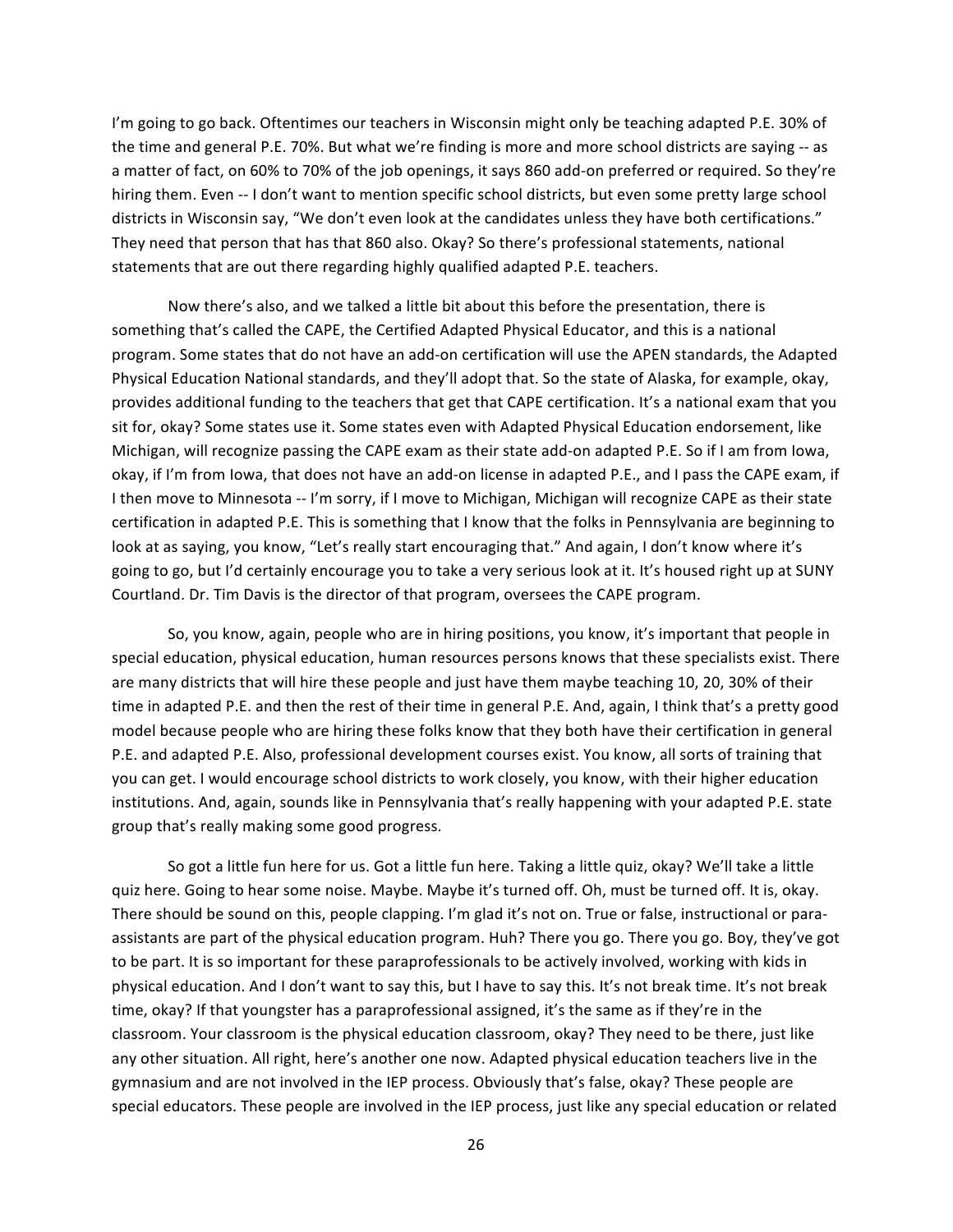service personnel. Okay? Students with disabilities can be exempt or excused from physical education for medical reasons. They can be, but they shouldn't be. They really shouldn't be. There isn't a condition, maybe a rare medically fragile condition, where kids, okay, with disabilities shouldn't be involved in physical activity and physical education.

As a matter of fact, there was a recent court case. Any of you special education folks get that special ed law monthly? Okay, there was one about 3 months ago. There was an issue about 3 months ago that had a case where a school district initially accepted an excuse from a medical doctor to get the youngster out of physical education. That went to a hearing and it ended up that the IEP team won, that the medical person couldn't say what was appropriate education. It was really the IEP team's decision and that adapted physical education teacher was an important part of that IEP team. And so that was an interesting case if you got those. Okay, next one. Physical education cannot be the only special education service on the IEP. That's false. It can be. You can have a youngster that is appropriately functioning, okay, in all other areas of the education, but there may be a need for specially designed P.E. And if physical education is part of the definition of special education, guess what? Boom, that could be the only service. Okay?

Next one. Physical education and physical therapy or others are interchangeable and can be substituted. We know the answer to this one, right? Okay, the answer is false. Okay? All right, next one. A student with a disability is either included in full-time general P.E. or has a separate adapted P.E. placement. And the answer to that is false. Okay? False. There can be multiple placements. All physical education teachers have the knowledge, skills, dispositions to work. Okay, unfortunately, we have to face reality. That's false. Okay, that's false. Not all teachers do all things. So be careful. Adapted physical education placement is only for students with physical disabilities. Obviously that's false. Many, many other types of disabilities that are going to require specially designed instruction. Okay? Second one, students with disabilities are automatically eligible for adapted physical education. Obviously false. Okay, many students, many students with disabilities are going to be, obviously, some of your best movers. Okay? Students with learning disabilities, student behavior disorders, they're going to be terrific movers and learners, okay? So it isn't an automatic. Last one. Physical education is part of special education for all students with disabilities. And obviously that's true. All right, obviously that is very, very true.

Now there's some resources that you have there. There's some resources, equipment companies. And again, no matter what you're looking for, there's equipment out there. I would also encourage you to go to websites for a lot of this stuff now. Okay? There are very unique websites for teaching students how to bicycle, teaching students how to ski, all sorts of very specialized companies. Some very good websites for additional information. These assessment tools here, if you have any questions afterwards, I'd be glad to answer those questions about assessment tools. References. Okay, now what's got to be in place? What's got to be in place? You know what we want our kids to achieve, or your son or daughter. What are some things now that need to be in place to make it happen? Give me a few examples. Yep?

#### **AUDIENCE MEMBER:** [inaudible]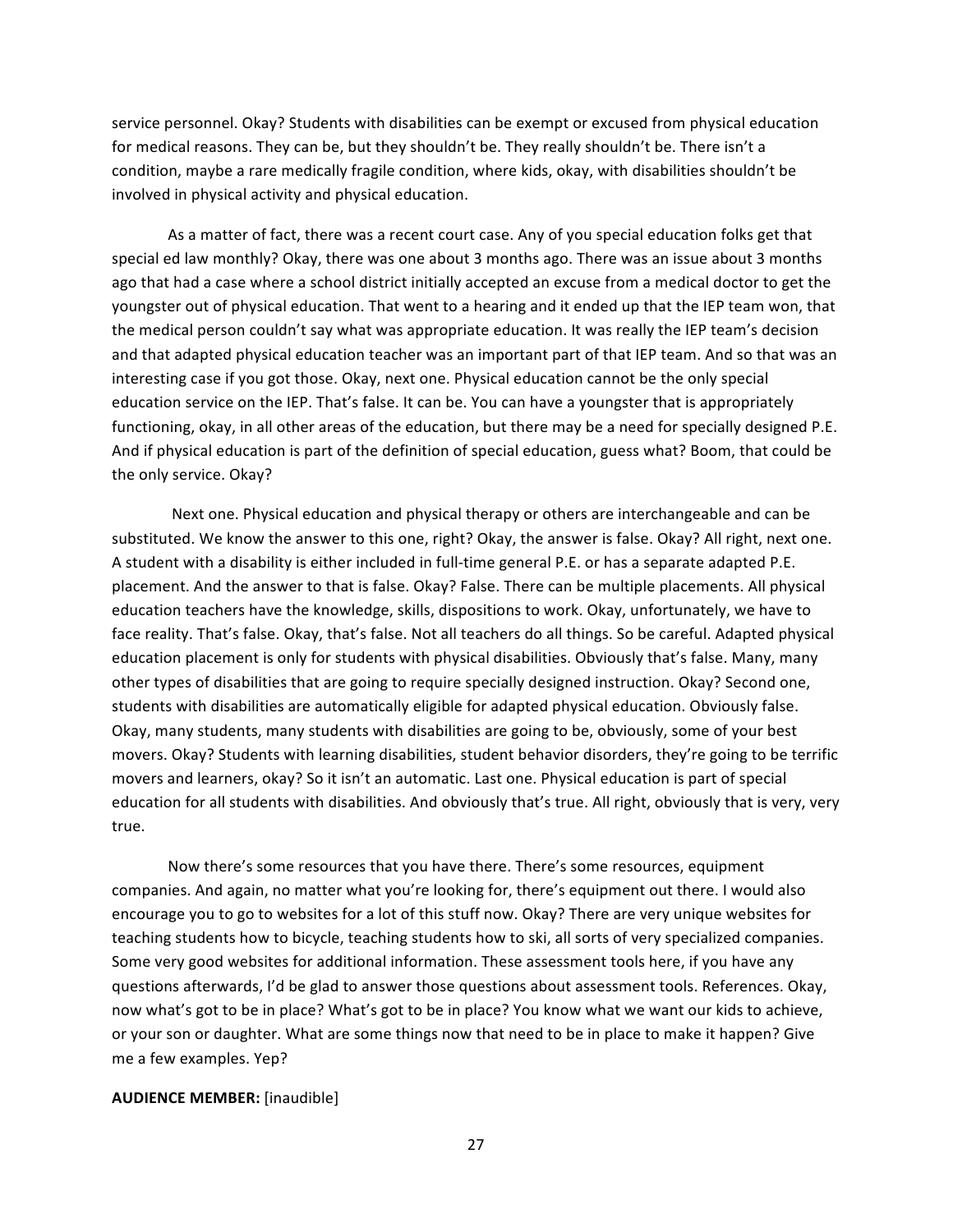**GARTH TYMESON:** People understanding universal design. Designing instructions so that everyone can be successful. Fantastic. What else needs to be in place for your son or daughter to make it happen?

## **AUDIENCE MEMBER:** [inaudible]

**GARTH TYMESON:** There you go, equipment, the necessary equipment to make it happen. Paraprofessionals that are involved in the instructional process. One thing we didn't talk about was training peer tutors, training peer tutors to work with youngsters with disabilities, also a very good instructional strategy in adapted physical education. What else needs to be in place?

**AUDIENCE MEMBER:** Frequent access to playground equipment.

**GARTH TYMESON:** There you go, access, appropriate access to equipment, facilities, and things like that. That needs to be happening. That's part of an adapted physical education program. An adapted physical education professional is going to be transitioning kids into the community and making that happen. Okay, taking outings and things like that in adapted physical education at the high school level has to be a major part of your program. What else should be present? What else needs to be present for your son or daughter?

## **AUDIENCE MEMBER:** [inaudible]

**GARTH TYMESON:** Absolutely, absolutely, having data to justify the placement and show that there's progress that's made for your son or daughter. What else? What else are -- what are some keys? What's another couple of keys?

**AUDIENCE MEMBER:** [inaudible]

**GARTH TYMESON: What's that?** 

**AUDIENCE MEMBER:** A planned program.

**GARTH TYMESON:** A planned program, you bet, with a scope and a sequence. Really collaborating with your general physical education program also. That's key. That has to be a key part of it right there. Okay, that's a key part. What else is important for your kids? What needs to be present? The right what? Yes, fabulous. Get my smiley ring. Questions now. Here's your goal now. You want -- okay, well, you're going to get another -- no, you got your smiley ring right there. Look, I've got something now. For everybody that asks a question, I got a present for you. It's not -- and it's not a candy chocolate kiss, I promise. [audience laughing]. Oh, this is heaven for me, chocolate and stuff like that. The only thing that could possibly be better for this whole situation -- 5 minutes? Okay, good. The only thing that could possibly be better for me in this situation is that if I was here during the summer and the golf course was open with all this chocolate. But really, your goal right now is to get a smiley ring from me. Question? Yep, good.

# **AUDIENCE MEMBER:** [inaudible]